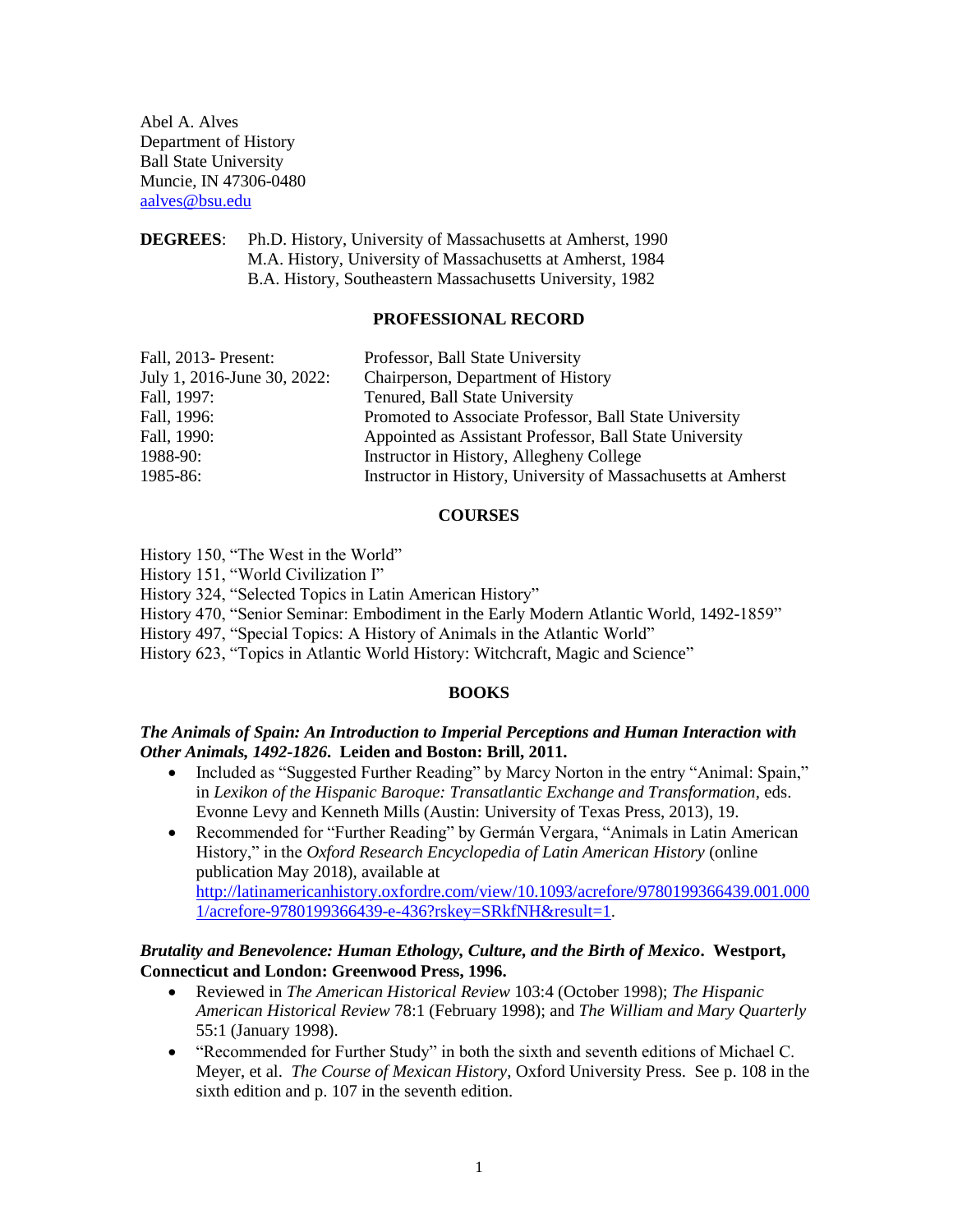- Recommended for Further Reading at [http://www.cambridge.org/features/wiesnerhanks/further\\_reading.html,](http://www.cambridge.org/features/wiesnerhanks/further_reading.html) the companion website to Merry E. Wiesner-Hanks, *Early Modern Europe, 1450-1789* (Cambridge: Cambridge University Press, 2006), Chapter Seven: Europe in the World, 1450-1660.
- Recommended by Gregory Hanlon as one of two works published in 1996 introducing contemporary evolutionary perspectives to history. See Gregory Hanlon, "Historians and the Evolutionary Approach to Human Behavior," in *The Cambridge Handbook of Evolutionary Perspectives on Human Behavior*, eds. Lance Workman, Will Reader and Jerome H. Barkow (Cambridge: Cambridge University Press, 2020), p. 493.

# **JOURNAL ARTICLES, BOOK CHAPTERS AND ONLINE ESSAYS**

FORTHCOMING: "The Animal Question: The Anthropocene's Hidden Foundational Debate," *História, Ciências, Saúde—Manguinhos*.

"Domestication: Coevolution," in *Handbook of Historical Animal Studies*, ed. Brett Mizelle, Mieke Roscher, and André Krebber (Berlin: De Gruyter, 2021), 37-51. Invited.

"Iberia's Imagined Elephant: Animal Behavior through a Human Prism in the Sixteenth Century," *Romance Notes* 60:3 (Fall/Winter 2020): 425-435. Published May 2021. Invited.

Turchin, Peter, Whitehouse, Harvey, François, Pieter, Hoyer, Daniel, **Alves, Abel**, Baines, John,… Xie, Liye, "An Introduction to Seshat: Global History Databank," *Journal of Cognitive Historiography* 5: 1-2 (2018): 115-123, doi: [https://doi.org/10.1558/jch.39395.](https://doi.org/10.1558/jch.39395) Published November 6, 2020. Invited.

"Current College Syllabi Must Bridge This Divide: Teaching the Spanish Empire through Embodiment," *The Sixteenth Century Journal* 49: 4 (Winter 2018): 1083-1088*.* Invited.

"Images of Animals in the Early Modern Spanish Empire," *Bulletin of Spanish Visual Studies* 1: 1 (March 2017): 1-19. Invited.

"Giving Voice to Sentience: Nonhuman Animals and the Spanish Empire, 1492-1826," *Pakistan Journal of Historical Studies* 1: 2 (Winter 2016): 1-33. Invited.

"The Sanctification of Nature in Marian Shrines in Catalonia: Contextualizing Human Desires in a Mediterranean Cult," in *The Sacralization of Space and Behavior in the Early Modern World: Studies and Sources*, ed. Jennifer Mara DeSilva (Farnham, UK: Ashgate, 2015), 161-176.

"Researching a New Scholarly Field: The Case for Big History," *Origins* 5:4 (April 2015): 12-16. Invited.

"Individuality and the Understanding of Animals in the Early Modern Spanish Empire," in *Animals and Early Modern Identity*, ed. Pia Cuneo (Farnham, UK: Ashgate, 2014), 271-290.

Reviewed in *TLS: The Times Literary Supplement* (January 30, 2015).

"The Animals of the Spanish Empire: Humans and Other Animals in Big History," in *Teaching and Researching Big History: Exploring a New Scholarly Field*, ed. Leonid Grinin, David Baker, Esther Quaedackers and Andrey Korotayev (Volgograd: "Uchitel" Publishing House, 2014), 248- 264.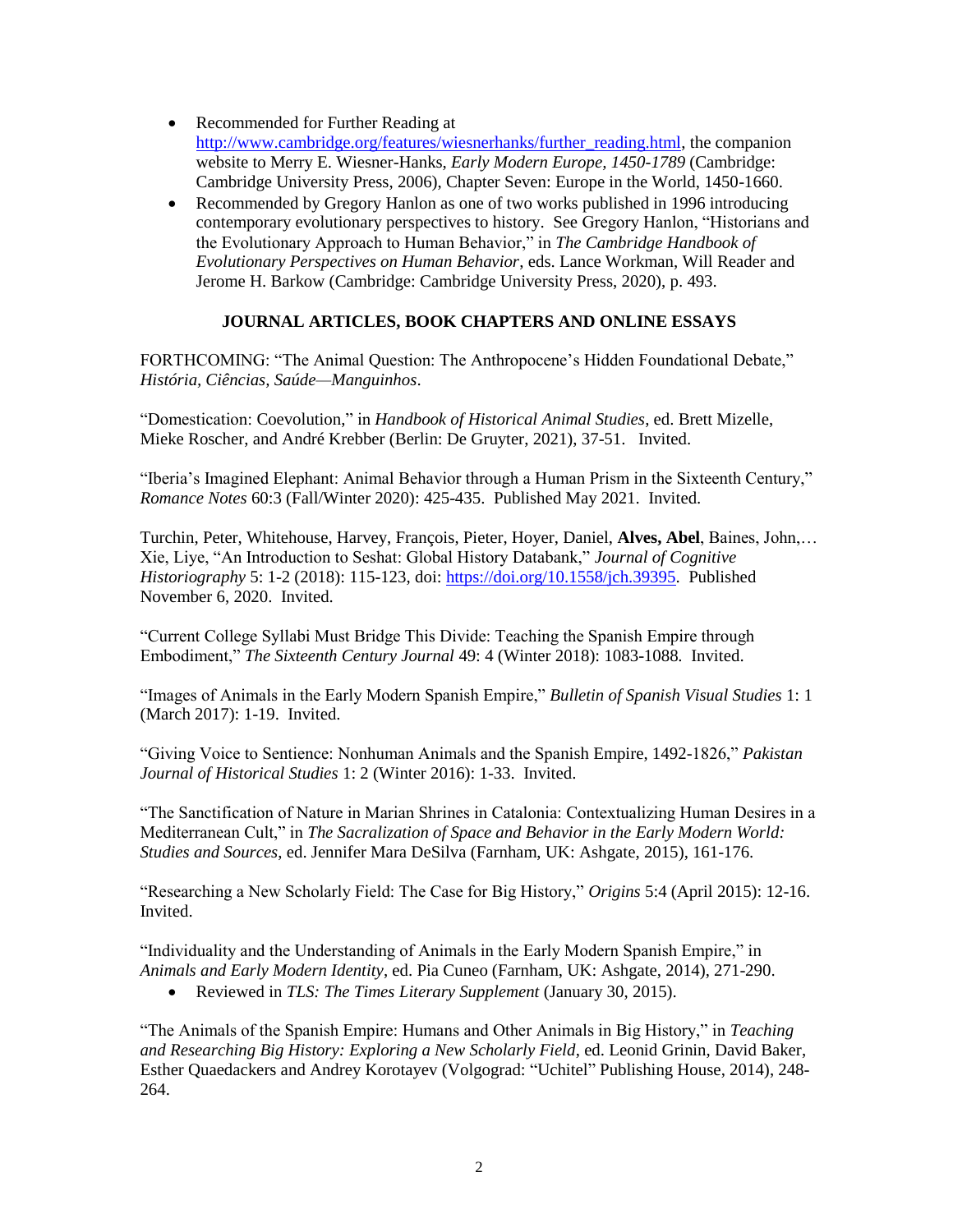"The Spanish Empire: Adaptive Animals in the Natural World," *Big History*, Metanexus Institute, <http://www.metanexus.net/essay/spanish-empire-adaptive-animals-natural-world> (July 3, 2012).

"Humanity's Place in Nature, 1863-1928: Horror, Curiosity and the Expeditions of Huxley, Wallace, Blavatsky and Lovecraft," *Theology and Science* 6:1 (February 2008): 73-88.

Carol Blakney and Abel Alves, "Baroque Consilience: Sor Juana Inés de la Cruz, Theology, Natural Philosophy, and Feminism," *Big History*, Metanexus Institute, <http://www.metanexus.net/essay/baroque-consilience-sor-juana-ines-de-la-cruz> (June 22, 2007).

"Mead: A Study in Human Culture's Interaction with the Natural Environment and Other Animals," *ISLE: Interdisciplinary Studies in Literature and Environment* 13:2 (Summer 2006): 151-166.

"Can We Be Awe-Inspired without Thinking Hierarchically?" *Big History*, Metanexus Institute, <http://www.metanexus.net/essay/can-we-be-awe-inspired-without-thinking-hierarchically> (February 25, 2004).

"The Alpha Factor and Religion: The Display of Power and Altruism in the Sixteenth-Century Conquest of Mexico," *Big History*, Metanexus Institute, [http://www.metanexus.net/essay/alpha](http://www.metanexus.net/essay/alpha-factor-and-religion)[factor-and-religion](http://www.metanexus.net/essay/alpha-factor-and-religion) (December 17, 2003).

"The Alpha Factor and the Conquest of Mexico: A Study in Ethological History," (with contributions by Carol Blakney), *International Journal of Anthropology* 17:2 (2002): 59-75.

"Of Peanuts and Bread: Images of the Raw and the Refined in the Sixteenth-Century Conquest of New Spain," in *Coded Encounters: Writing, Gender and Ethnicity in Colonial Latin America*, eds. F. Javier Cevallos-Candau, Jeffrey A. Cole, Nina M. Scott and Nicomedes Suárez-Araúz (Amherst: University of Massachusetts Press, 1994), 62-72.

"'History and Historians' at Ball State University," *Organization of American Historians Council of Chairs Newsletter* 41 (October 1994): 14-16. Invited.

"Complicated Cosmos: Astrology and Anti-Machiavellianism in Saavedra's *Empresas políticas*," *The Sixteenth Century Journal* 25:1 (Spring 1994): 67-84.

"Nature and Bodies, Land and Labor: Mexico's Colonial Legacy," *Latin American Issues* Number 10 (1991): 1-63.

• Also available online at [http://sites.allegheny.edu/latinamericanstudies/latin-american-issues/table-of-contents/.](http://sites.allegheny.edu/latinamericanstudies/latin-american-issues/table-of-contents/)

"History, Mexico, the United States and Humanity in the Writings of Octavio Paz," *CLIO: A Journal of Literature, History, Philosophy of History* 20:1 (Fall 1990): 53-63.

 Reprinted in *Twentieth Century Literary Criticism,* Volume 211, eds. Thomas J. Schoenberg and Lawrence J. Trudeau (Detroit: Gale, 2009): 304-309.

"The Christian Social Organism and Social Welfare: The Case of Vives, Calvin and Loyola," *The Sixteenth Century Journal* 20:1 (Spring 1989): 3-21.

"Europe: 1789-1848," in *History of the World*, 3 vols., eds. John Whitney Hall and John Grayson Kirk (New York: Gallery Books, 1988), 2: 68-83.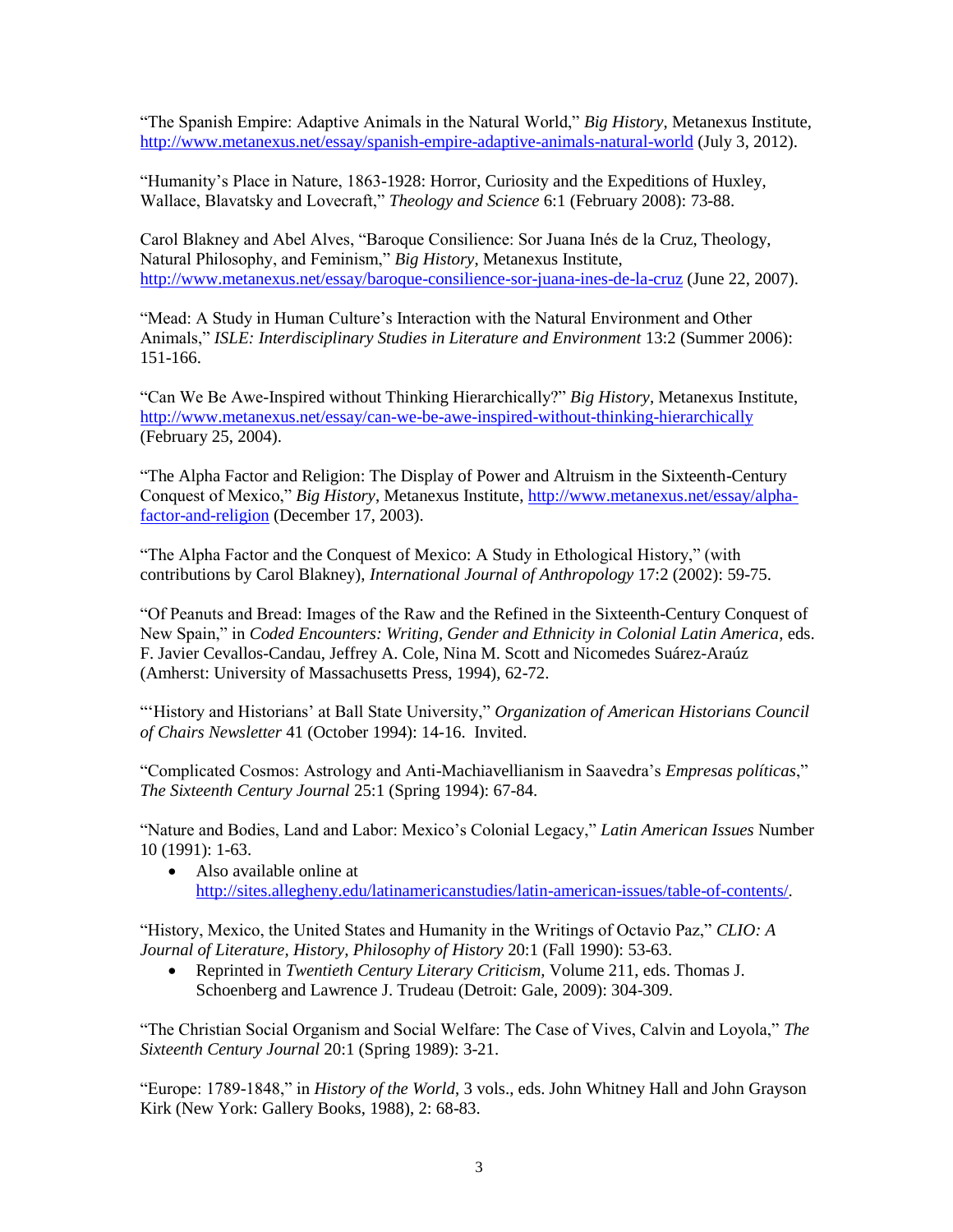## **DIGITAL PROJECTS**

"Pets and Domesticated Animals," in *Oxford Bibliographies in Atlantic History*, ed. Trevor Burnard (New York: Oxford University Press, September 27, 2017; revised February 22, 2018; revised October 30, 2019): [http://www.oxfordbibliographies.com/view/document/obo-](http://www.oxfordbibliographies.com/view/document/obo-9780199730414/obo-9780199730414-0131.xml)[9780199730414/obo-9780199730414-0131.xml.](http://www.oxfordbibliographies.com/view/document/obo-9780199730414/obo-9780199730414-0131.xml)

Expert Contributor to Seshat: Global History Databank, sponsored by the Evolution Institute (2018- ):<https://evolution-institute.org/projects/seshat/> and [http://seshatdatabank.info/seshat](http://seshatdatabank.info/seshat-about-us/contributor-database/)[about-us/contributor-database/.](http://seshatdatabank.info/seshat-about-us/contributor-database/)

 Acknowledged for "reviewing portions" of Peter Turchin and Daniel Hoyer, *Figuring Out the Past: The 3,495 Vital Statistics that Explain World History* (New York: Hachette Book Group, The Economist Books, 2020), xv. Reviewed "Spain: Habsburg Empire," 192-195.

# **ENCYCLOPEDIA ENTRIES**

"Madame Roland (1754-1793)," in *Women in World History: A Biographical Encyclopedia*, eds. Anne Commire and Deborah Klezmer, 17 vols. (Detroit: Gale Group, 2001), 13: 429-435.

"Catherine de Medici (1519-1589)," in *Women in World History: A Biographical Encyclopedia*, eds. Anne Commire and Deborah Klezmer, 17 vols. (Detroit: Gale Group, 2001), 10: 829-836.

"Goodall, Jane (1934- )," in *Women in World History: A Biographical Encyclopedia*, eds. Anne Commire and Deborah Klezmer, 17 vols. (Detroit: Gale Group, 2000), 6: 366-373.

"Glückel of Hameln (1646-1724)," in *Women in World History: A Biographical Encyclopedia*, eds. Anne Commire and Deborah Klezmer, 17 vols. (Detroit: Gale Group, 2000), 6: 301-305.

"Hernán Cortés," in *Historic World Leaders*, 5 vols., eds. Anne Commire and Deborah Klezmer (Detroit and London: Gale Research, 1994), 2: 298-303.

"Cardinal Richelieu," in *Historic World Leaders*, 5 vols., eds. Anne Commire and Deborah Klezmer (Detroit and London: Gale Research, 1994), 3: 1150-1154.

"Estévan," in *Historic World Leaders*, 5 vols., eds. Anne Commire and Deborah Klezmer (Detroit and London: Gale Research, 1994), 4: 256-261.

"Juana Inés de la Cruz," in *Historic World Leaders*, 5 vols., eds. Anne Commire and Deborah Klezmer (Detroit and London: Gale Research, 1994), 4: 409-413.

# **PAPERS PRESENTED**

TO BE PRESENTED: "The Monkey's Jug and the Elephant's Caldron: Abandon and Restraint in the Sixteenth-Century Iberian World."

By Invitation, Northern Early Modern Network Seminar Series (Online Event via Zoom: February 11, 2022)

"Aping Elephants in Sixteenth-Century Iberia: Finding Animals "Good to Think," By Invitation, Themester 2018: "Animal/Human" (Indiana University, Bloomington: November 15, 2018)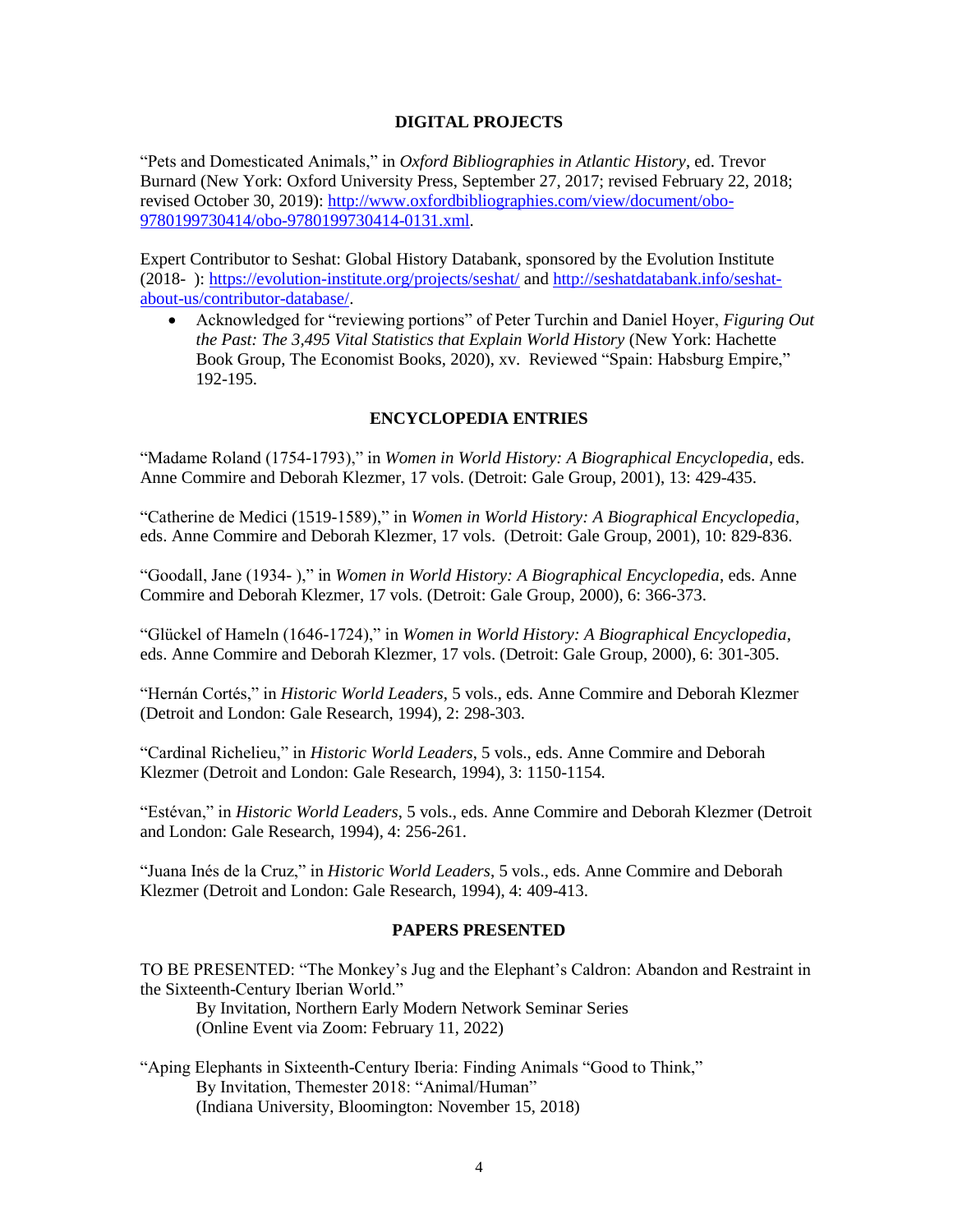"Iberia's Imagined Elephant: Efforts at a Comprehensive Natural History in the Sixteenth-Century,"

The Sixteenth Century Studies Conference (Albuquerque: November 4, 2018)

"Images of Animals in the Early Modern Spanish Empire," By Invitation, Animals in Visual Hispanism: An International Symposium (University College London: September 9, 2016).

"*Nuestra Señora de la Ecología*: Mary as Queen of Heaven and Earth in Early Modern Catalonia," American Academy of Religion Midwest Regional Meeting (Muncie, IN: April 2, 2016).

Carol Blakney and Abel Alves, "The Biohistory of Feminism," NorthEastern Evolutionary Psychology Society Conference (Boston: April 10, 2015).

"A History of Animals in the Atlantic World at Ball State University," Living with Animals Conference (Richmond, KY: March 22, 2013).

"There's a Lady Who's Sure': The Veneration of Nature in Marian Shrines in Catalonia," The Sixteenth Century Studies Conference (Cincinnati: October 27, 2012).

"The Animals of the Spanish Empire: Humans and Other Animals in Big History," "Teaching and Researching Big History: Exploring a New Scholarly Field" International Big History Association Inaugural Conference Event (Grand Rapids, MI: August 4, 2012).

"Stewardship and Dominion: Animal Associations and Amelioration of Hierarchy in the Spanish Empire,"

Modern Language Association Annual Convention (Seattle: January 6, 2012).

"Spain's Sensibility: Humans and Other Animals in the Eighteenth-Century Atlantic World," Association for the Study of Literature and Environment Biennial Conference (Bloomington, IN: June 25, 2011).

"The Animals of the Early Modern Spanish Empire: Cherished and Used," Animals: Past Present, and Future Conference, Michigan State University (East Lansing: April 16, 2009).

"Animals in the Spanish Empire: A Tale of Dominance Displays and Peacemaking," The Sixteenth Century Studies Conference (St. Louis: October 25, 2008).

"Mead: Human Interaction with the Natural Environment and Other Animals," Association for the Study of Literature and Environment Biennial Conference (Eugene, Oregon: June 22, 2005).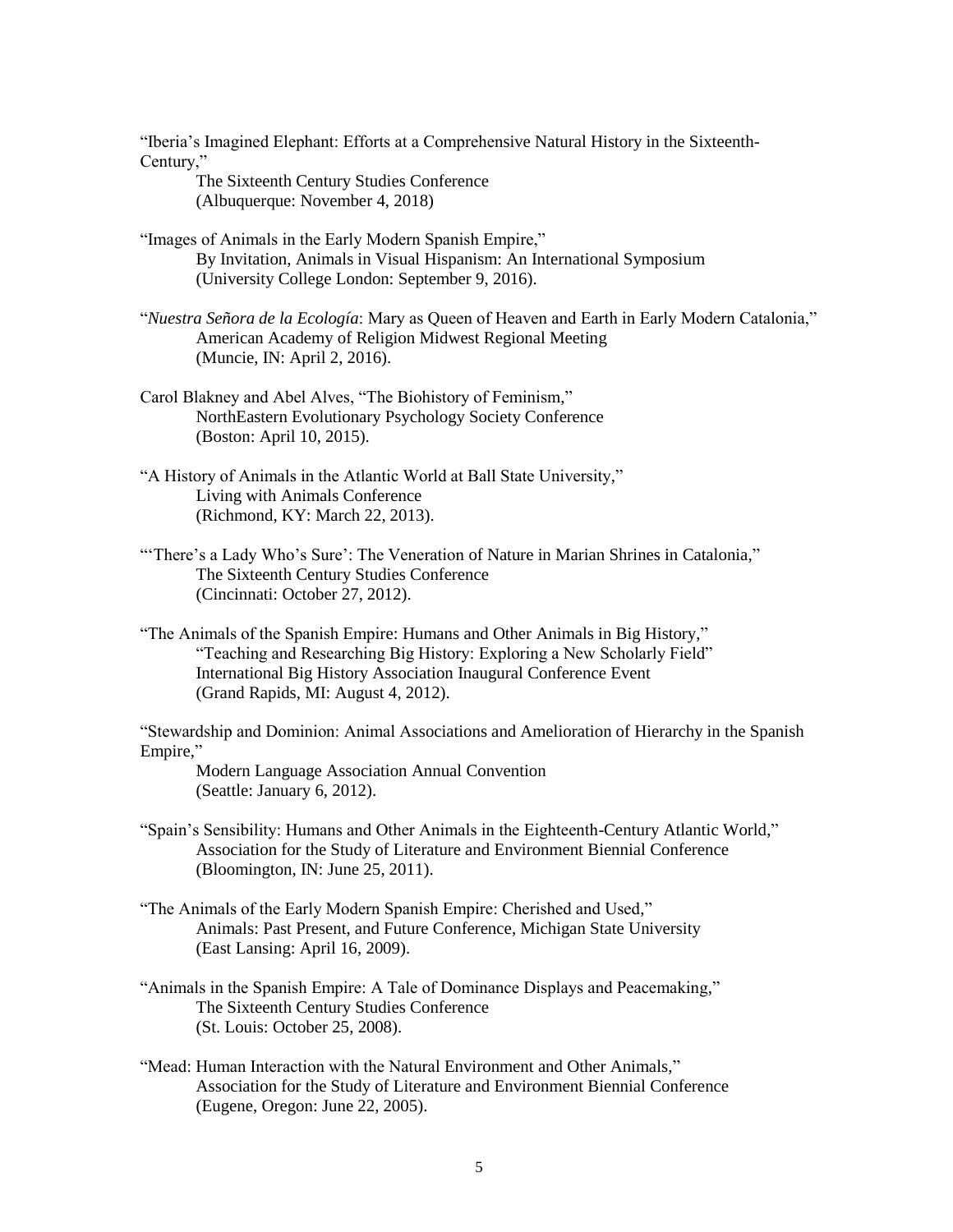"The Alpha Factor and Religion:

On the Display of Power and Altruism in the Sixteenth-Century Conquest of Mexico," Awe-Inspiring Experiences, UCLA Center for Governance (Los Angeles: October 16, 2003).

"Can We Be Awe-Inspired without Thinking Hierarchically?

The Problem of Early Modern European Pantheists and Panentheists," Awe-Inspiring Experiences and the Saintly Life, UCLA Center for Governance (Los Angeles: October 3, 2002).

"A Sense of Place: Anne Conway, Verbal Leks, and Home Ranges," Biopolitics II, UCLA Center for Governance (Los Angeles: March 30, 2001).

"The Alpha Factor and the Conquest of Mexico: A Study in Ethological History," Dual Congress of the International Association for the Study of Human Palaeontology and the International Association of Human Biologists (Sun City, South Africa: June 30, 1998).

"Serpentine Counsels and Vigilant Lions:

The Use of Animal Metaphor in Diego de Saavedra Fajardo's Prescription for Courtly Culture," Fifth Annual Meeting of the Group for Early Modern Cultural Studies (Chapel Hill: December 5, 1997).

"The Alpha Factor and the Conquest of Mexico," By Invitation, Charles Cutter's Seminar in Latin American History, Purdue University (West Lafayette: October 25, 1995).

"Confronting the *Curandero*:

Learned Culture and the Problem of Uniform Belief in the Writings of the Brothers Ruiz de Alarcón,"

By Invitation of the University of Maryland Spanish and Portuguese Department (College Park: February 1, 1995).

"Confronting the *Curandero*:

Learned Culture and the Problem of Uniform Belief in the Writings of the Brothers Ruiz de Alarcón,"

The Sixteenth Century Studies Conference (Toronto: October 28, 1994).

"Complicated Cosmos: The Art of Reading Men and Nations in Saavedra's *Empresas políticas*," The Sixteenth Century Studies Conference (Atlanta: October 23, 1992).

- "Custom and Its Legislation: From Cortés to Suárez," By Invitation of the Yale University History Department (New Haven: March 5, 1992).
- "Healing the Body: Hospitals and Health-Care in Spain and New Spain," The Sixteenth Century Studies Conference (St. Louis: October 27, 1990).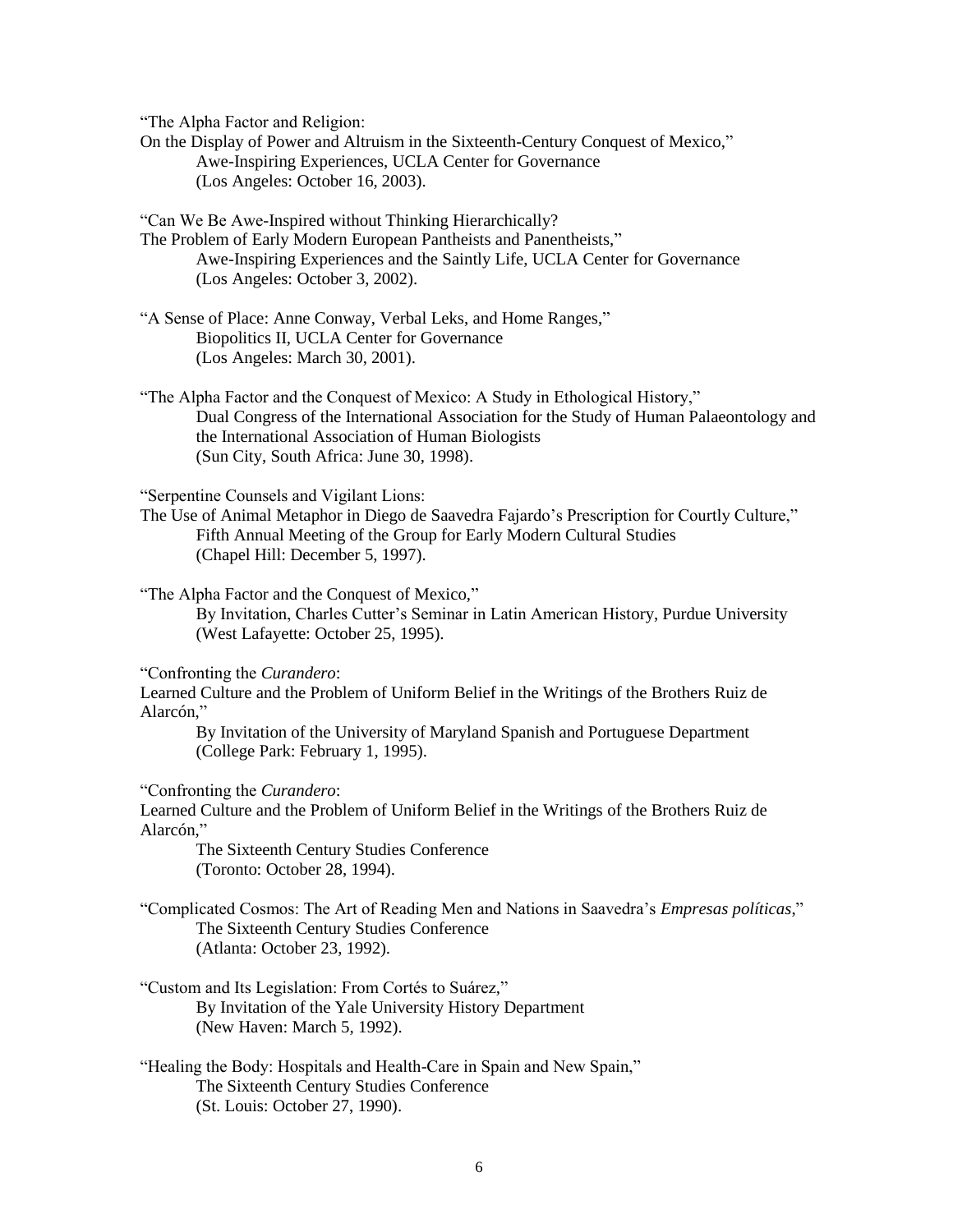"Of Peanuts and Bread:

Images of the Raw and the Refined in the Sixteenth-Century Conquest of New Spain," Reflections of Social Reality: Writings in Colonial Latin America Five College Symposium honoring Lewis U. Hanke (Amherst, MA: April 19, 1990).

"Custom and Its Legislation: From Cortés to Suárez," The Sixteenth Century Studies Conference (Minneapolis: October 27, 1989).

"Antwerp: Economic Dualism in History," The Sixteenth Century Studies Conference (Columbus, Ohio: October 25, 1985).

## **POSTER SESSIONS**

Carol Blakney and Abel Alves, "The Biohistory of Grain," American Society for Environmental History and Forest History Society Joint Meeting (St. Paul, MN: March 29- April 1, 2006).

# **ROUNDTABLES AND PANELS**

Participant: "Honoring the Legacy of Miriam Usher Chrisman," The Sixteenth Century Society and Conference 50<sup>th</sup> Anniversary (St. Louis: October 17, 2019).

Invited Discussant: "New Approaches to Teaching the Spanish Empire," The Sixteenth Century Studies Conference (Albuquerque: November 1, 2018).

Co-chair: "Animal Studies Syllabus Swap/ The Humanities: A Subset of Animal Studies?" Living with Animals Conference (Richmond, KY: March 22, 2013).

Commentator: "Development in South Asia," Small Cities Conference (Muncie, IN: April 14, 2007).

Invited Participant: "Evolution, ET, and the Significance of Life in the Universe," STARS, Science and Transcendence Advanced Research Series (Iberostar Paraíso Maya, Playa del Carmen, Mexico: January 11-15, 2007).

Invited Discussant: "The Rules of the Game of Politics in the Middle Ages," UCLA Center for Governance and UCLA Center for Medieval and Renaissance Studies (Los Angeles: March 1-2, 2001).

Chair: "Spanish Literature of the Sixteenth Century," The Sixteenth Century Studies Conference (St. Louis: December 1, 1993).

Commentator: History Section, The Indiana Academy of the Social Sciences (Terre Haute: October 16, 1992).

Commentator: "America as a Land of Opportunity: Missionary Perspectives," American Historical Association (Chicago: December 30, 1991).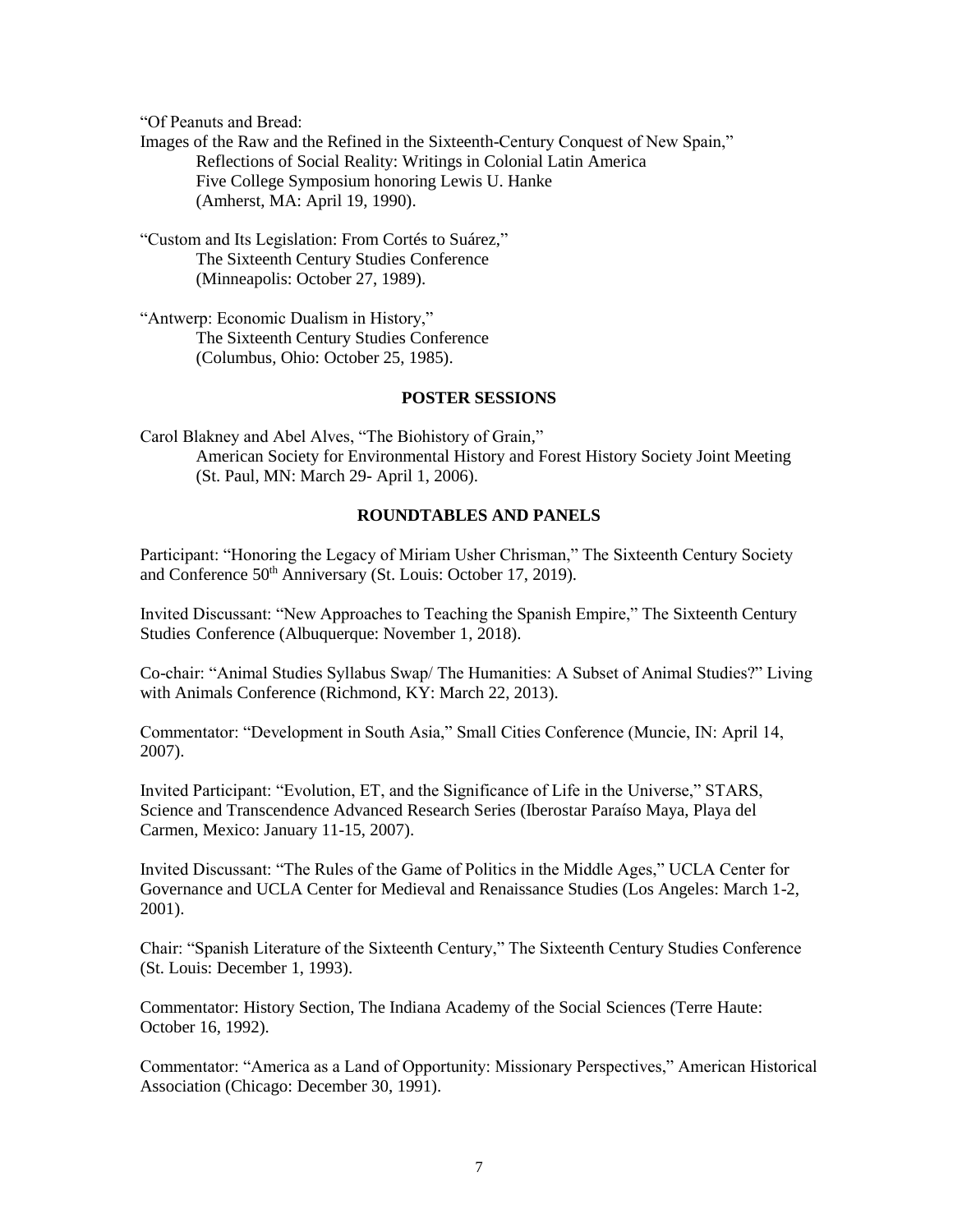Chair and Commentator: "Europeans Abroad: Merchants in Worlds Old and New," The Sixteenth Century Studies Conference (Philadelphia: October 17, 1991).

Chair and Commentator: "Europeans and the New World," The Sixteenth Century Studies Conference (St. Louis: October 26, 1990).

Chair and Discussant: "The Politics of the Renaissance Body," American Comparative Literature Association Graduate Student Conference (Amherst, MA: April 17, 1988).

# **AWARDS AND GRANTS**

Nominated, Graduate Faculty Mentor Award, 2019-2020.

Honorable Mention, Distinguished New Course Award: "A History of Animals in the Atlantic World," Humane Society of the United States and Animals and Society Institute, 2011.

Diversity Associate, BSU Diversity Policy Institute, 2007-2008.

BSU Center for Peace & Conflict Studies Social Activist Award, with Carol Blakney, March 9, 2004.

BSU Center for Energy Research/Education/Service (CERES) Fellow, 2001-2002.

Lilly Library's Everett Helm Visiting Fellowship, Bloomington, Indiana, 2001.

BSU Lawhead Teaching Award in General Education, 2000.

Ball State University Special Assigned Leave with Pay, Spring 2000 & Spring 2015.

University College Faculty Fellow, Spring 1999.

Member of a three-person committee asked to evaluate the theory and application of interdisciplinary studies for curriculum development at Ball State University.

BSU Office of Multicultural Affairs Hurley Goodall Distinguished Faculty Award, 1997.

Finalist, BSU Excellence in Teaching Award, 1994, 1995, 2005 & 2009.

National Endowment for the Humanities Summer Institute (Nahuatl language study as a Visiting Scholar at the University of Texas at Austin and Universidad de las Américas in Cholula), 1992.

BSU New Faculty Grant, 1991.

Allegheny College Faculty Development Grant, 1989.

Miriam Chrisman Award of the Society for Reformation Research, 1989.

Robert and Jeanne Potash Travel Grant, 1989.

University of Massachusetts Graduate Student Fellowship, 1985-1986.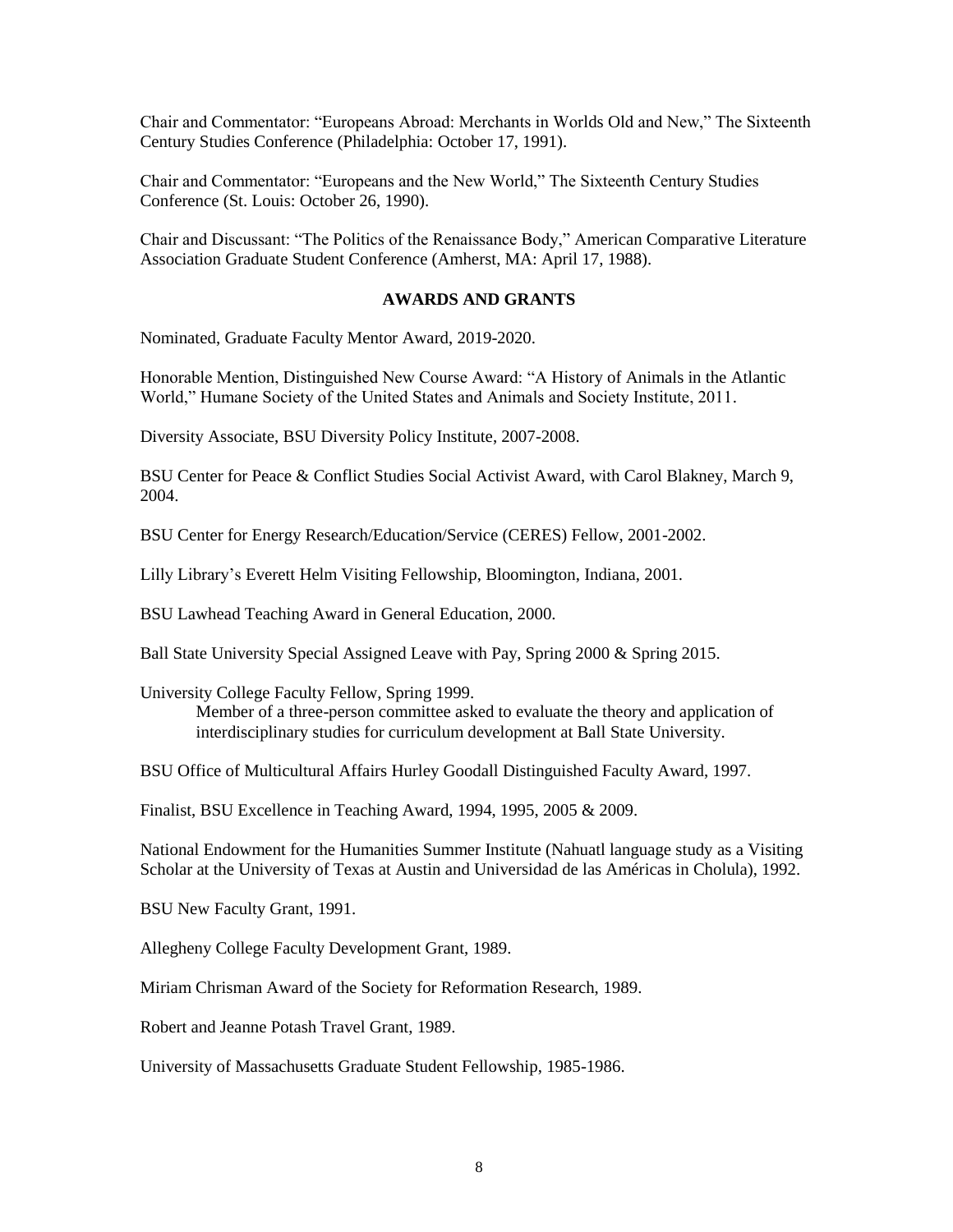### **BOOK REVIEWS**

### The American Historical Review

111:3 (June 2006): 787. Robert H. Jackson, *Missions and the Frontiers of Spanish America* (Scottsdale, AZ: Pentacle Press, 2005).

106:4 (October 2001): 1427-1428. Bernardo García Martínez and Alba González Jácome, editors. *Estudios sobre historia y ambiente en América*. Volume 1, *Argentina, Bolivia, México, Paraguay* (México, D.F.: Colegio de México, 1999).

#### The Hispanic American Historical Review

84:4 (November 2004): 734-735. Magali M. Carrera. *Imagining Identity: Race, Lineage, and the Colonial Body in Portraiture and Casta Paintings*. Joe R. and Teresa Lozano Long Series in Latin American and Latino Art and Culture (Austin: University of Texas Press, 2003).

74:3 (August 1994): 510-511. Margarita Zamora, *Reading Columbus* (Berkeley: U. of California Press, 1993); John B. Wolcott, *Uncovering the Real Columbus* (Huntington, W. Va.: Aegina Press, 1992).

#### Journal of Latin American Studies

46:3 (August 2014): 594-596. Martha Few and Zeb Tortorici, eds. *Centering Animals in Latin American History* (Durham, NC and London: Duke University Press, 2013).

### Colonial Latin American Historical Review

12:2 (Spring 2003): 230-231. Stafford Poole, *Juan de Ovando: Governing the Spanish Empire in the Reign of Philip II* (Norman: University of Oklahoma Press, 2004).

3:2 (Spring 1994): 230-231. Renán Silva, *Universidad y sociedad en el nuevo reino de Granada. Contribución a un análisis histórico de la formación intelectual de la sociedad colombiana* (Bogatá: Banco de la República, 1992).

#### Calíope: Journal of the Society for Renaissance and Baroque Hispanic Poetry

11:2 (2005): 160-162. Jesús Escobar, *The Plaza Mayor and the Shaping of Baroque Madrid* (Cambridge and New York: Cambridge University Press, 2004).

#### H-Net Latin American History List

(January 25, 1998) Luz María Hernández Sáenz, *Learning to Heal: The Medical Profession in Colonial Mexico 1767-1831* (New York: Peter Lang, 1997).

(September 1, 1996) Richard Kagan and Geoffrey Parker, eds., *Spain, Europe and the Atlantic World: Essays in Honour of John H. Elliott* (Cambridge: Cambridge U. Press, 1995).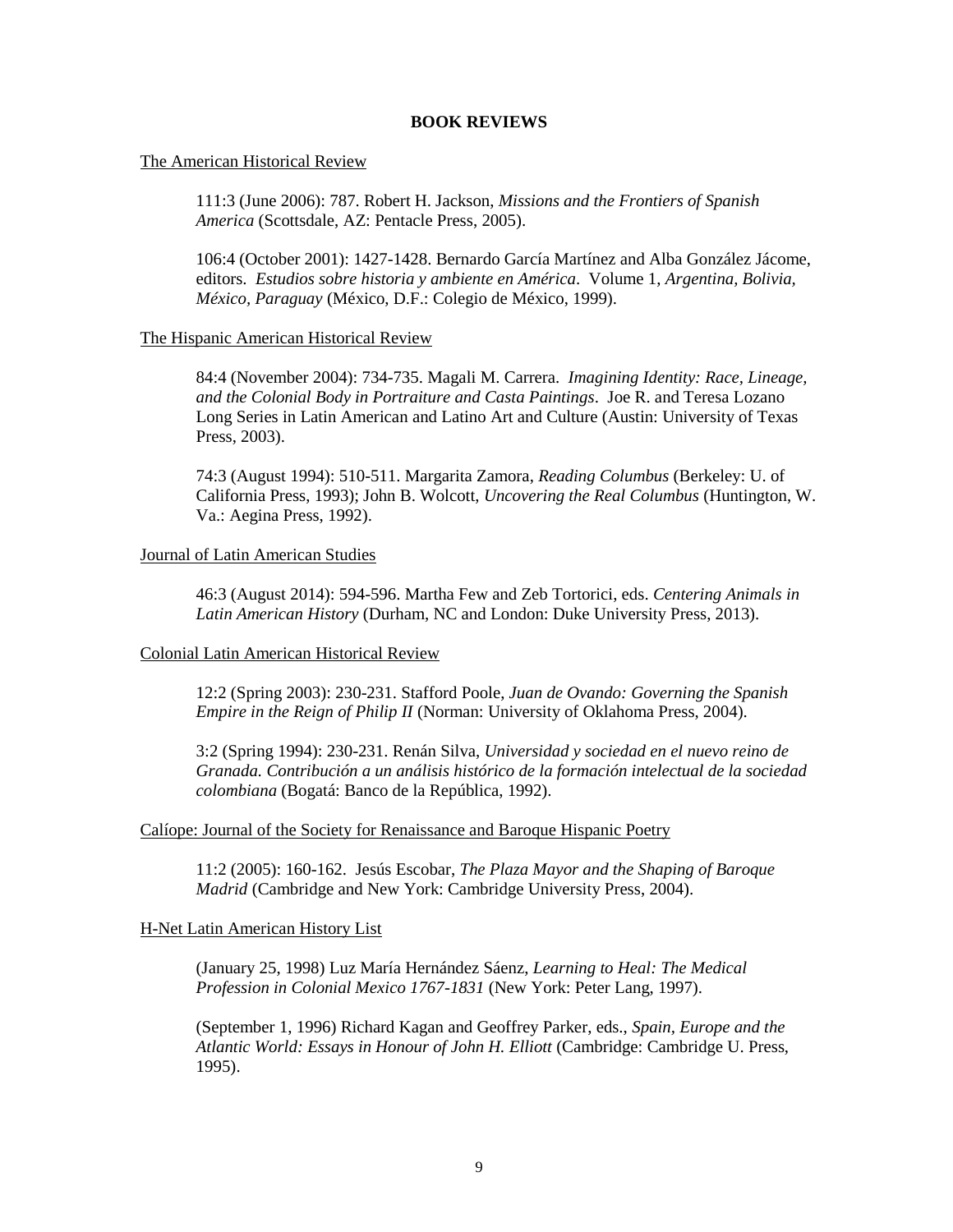(June 1, 1995): Elinor G. K. Melville, *A Plague of Sheep: Environmental Consequences of the Conquest of Mexico* (Cambridge: Cambridge U. Press, 1994).

### The Sixteenth Century Journal

52:1 (Spring 2021): 261-263. Alex Hidalgo, *Trail of Footprints: A History of Indigenous Maps from Viceregal Mexico* (Austin: University of Texas Press, 2019).

50:4 (Winter 2019): 1265-1266. Margaret Cavendish, Duchess of Newcastle, *Poems and Fancies with the Animal Parliament*, ed. Brandie R. Siegfried. The Other Voice in Early Modern Europe: Toronto Series 64 (Toronto and Tempe: Iter Press and Arizona Center for Medieval and Renaissance Studies, 2018).

50:3 (Fall 2019): 977-979. Martin Austin Nesvig, *Promiscuous Power: An Unorthodox History of New Spain* (Austin: University of Texas Press, 2018).

44:2 (Summer 2013): 635-636. Massimo Montanari, *Cheese, Pears, and History in a Proverb*, trans. Beth Archer Brombert (New York: Columbia University Press, 2010).

28:3 (Fall 1997): 1035-1036. David A. Howard, *Conquistador in Chains: Cabeza de Vaca and the Indians of the Americas* (Tuscaloosa: U. of Alabama Press, 1997).

28:2 (Summer 1997): 547-548. Richard Trexler, *Sex and Conquest: Gendered Violence, Political Order, and the European Conquest of the Americas* (Ithaca: Cornell U. Press, 1995).

25:2 (Summer 1994): 456-457. James C. Boyajian, *Portuguese Trade in Asia under the Habsburgs, 1580-1640* (Baltimore and London: The Johns Hopkins U. Press, 1993).

24:4 (Winter 1993): 920-921. W. W. Meissner, S.J., M.D., *Ignatius of Loyola: The Psychology of a Saint* (New Haven and London: Yale U. Press, 1992).

24:4 (Winter 1993): 921-922. Ida Altman and James Horn, eds., *"To Make America": European Emigration in the Early Modern Period* (Berkeley: U. of California Press, 1991).

24:2 (Summer 1993): 506-507. Sara T. Nalle, *God in La Mancha: Religious Reform and the People of Cuenca, 1500-1650* (Baltimore and London: The Johns Hopkins U. Press, 1992).

23:2 (Summer 1992): 377-378. James Lockhart, *Nahuas and Spaniards: Postconquest Central Mexican History and Philology* (Stanford and Los Angeles: Stanford U. Press and the UCLA Latin American Center, 1991).

22:3 (Fall 1991): 589-590. Robert Bireley, *The Counter-Reformation Prince: Anti-Machiavellianism or Catholic Statecraft in Early Modern Europe* (Chapel Hill: U. of North Carolina Press, 1990).

21:4 (Winter 1990): 711-712. Louise M. Burkhart, *The Slippery Earth: Nahua-Christian Moral Dialogue in Sixteenth-Century Mexico* (Tucson: U. of Arizona Press, 1989).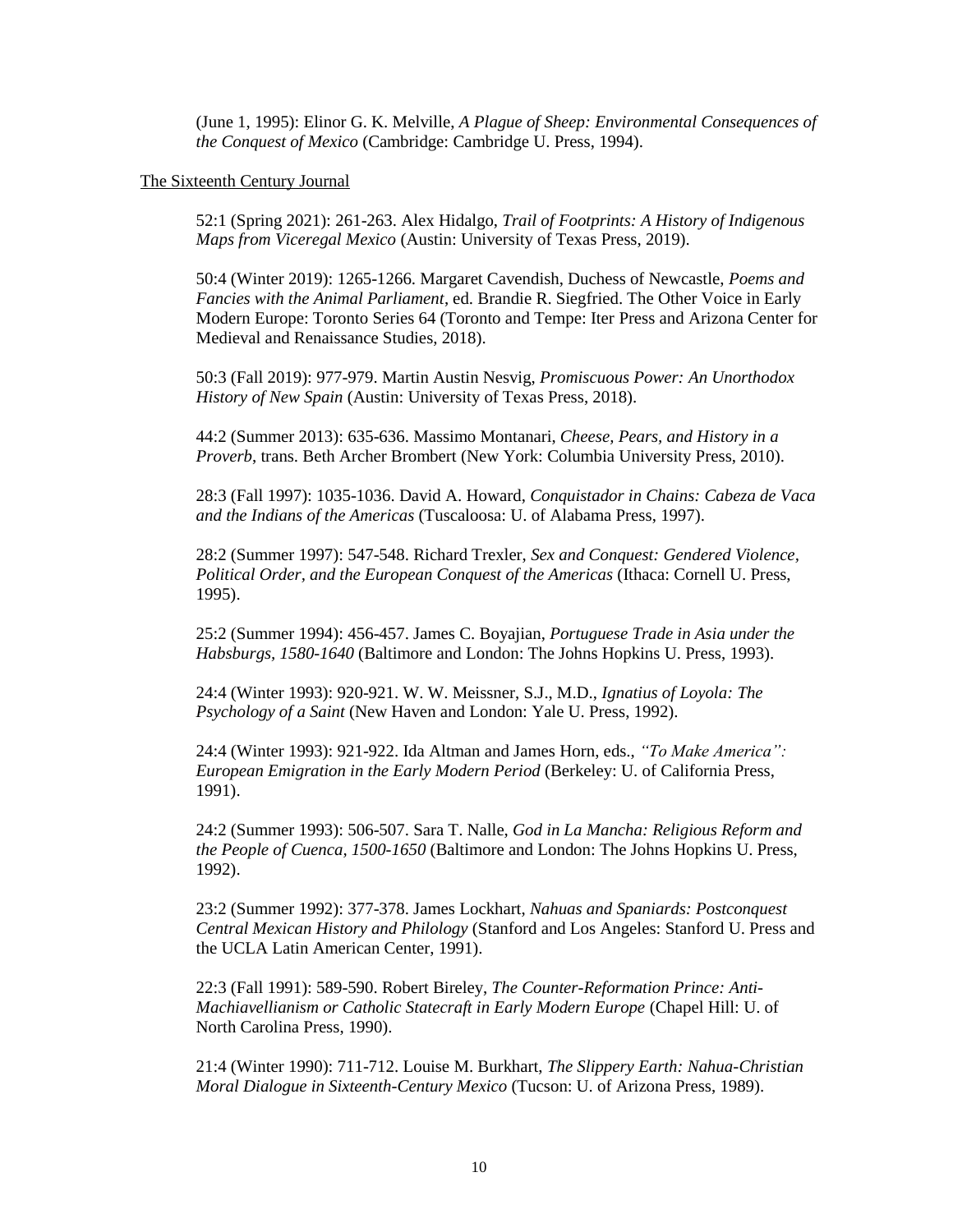21:4 (Winter 1990): 695-696. Brendan Bradshaw and Eamon Duffy, eds., *Humanism, Reform and the Reformation: The Career of Bishop John Fisher* (Cambridge: Cambridge U. Press, 1989).

20:3 (Fall 1989): 495. A. Lynn Martin, *The Jesuit Mind: The Mentality of an Elite in Early Modern France* (Ithaca: Cornell U. Press, 1988).

### Isis: Journal of the History of Science Society

97:4 (December 2006): 754-755. Rafael Angel Rodríguez Sánchez, *Introducción de la medicina moderna en España: una imagen de nuestra renovación científica (1687-1727) desde la teoría de la ciencia de Thomas S. Kuhn* (Seville: Ediciones Alfar, 2005).

### ISLE: Interdisciplinary Studies in Literature and Environment

15:2 (Summer 2008): 270-271. Gregory Hanlon. *Human Nature in Rural Tuscany: An Early Modern History* (New York: Palgrave Macmillan, 2007).

13:2 (Summer 2006): 259-260. Peter Hanns Reill, *Vitalizing Nature in the Enlightenment* (Berkeley: U. of California Press, 2005).

## Global Food History

3:2 (2017): 209-210. Jodi Campbell. *At the First Table: Food and Social Identity in Early Modern Spain* (Lincoln and London: University of Nebraska Press, 2017).

## Great Plains Research

27:2 (Fall 2017): 146-147. Diana L. Ahmad. *Success Depends on the Animals: Emigrants, Livestock, and Wild Animals on the Overland Trails, 1840-1869* (Reno: University of Nevada Press, 2016).

## **TEACHING AND INTERDISCIPLINARY STUDIES**

Script Writer and Presenter of 5 digital modules on the European Enlightenment and China for the BSU Core Curriculum course History 150, "The West in the World." Integrated Learning Institute (iLearn, Richard Edwards, Director), 2013-2014.

These modules focus on introducing freshmen, who are not history majors, to historical thought processes and the historical method through the case-study example of early modern Europe's cultural interaction with China.

#1: What is Enlightenment?: <https://www.youtube.com/watch?v=1KhbY74kqt8> #2: Pursuing the Peppercorn: [https://www.youtube.com/watch?v=fU3Hq\\_oUycI](https://www.youtube.com/watch?v=fU3Hq_oUycI) #3: China and the Refocusing of the European Mentality: <https://www.youtube.com/watch?v=ZS3s6kxRtB4> #4: Sinophilia: [https://www.youtube.com/watch?v=ooe\\_i0uFjOw](https://www.youtube.com/watch?v=ooe_i0uFjOw) #5: Sinophobia: [https://www.youtube.com/watch?v=F\\_x\\_R8e75jA](https://www.youtube.com/watch?v=F_x_R8e75jA)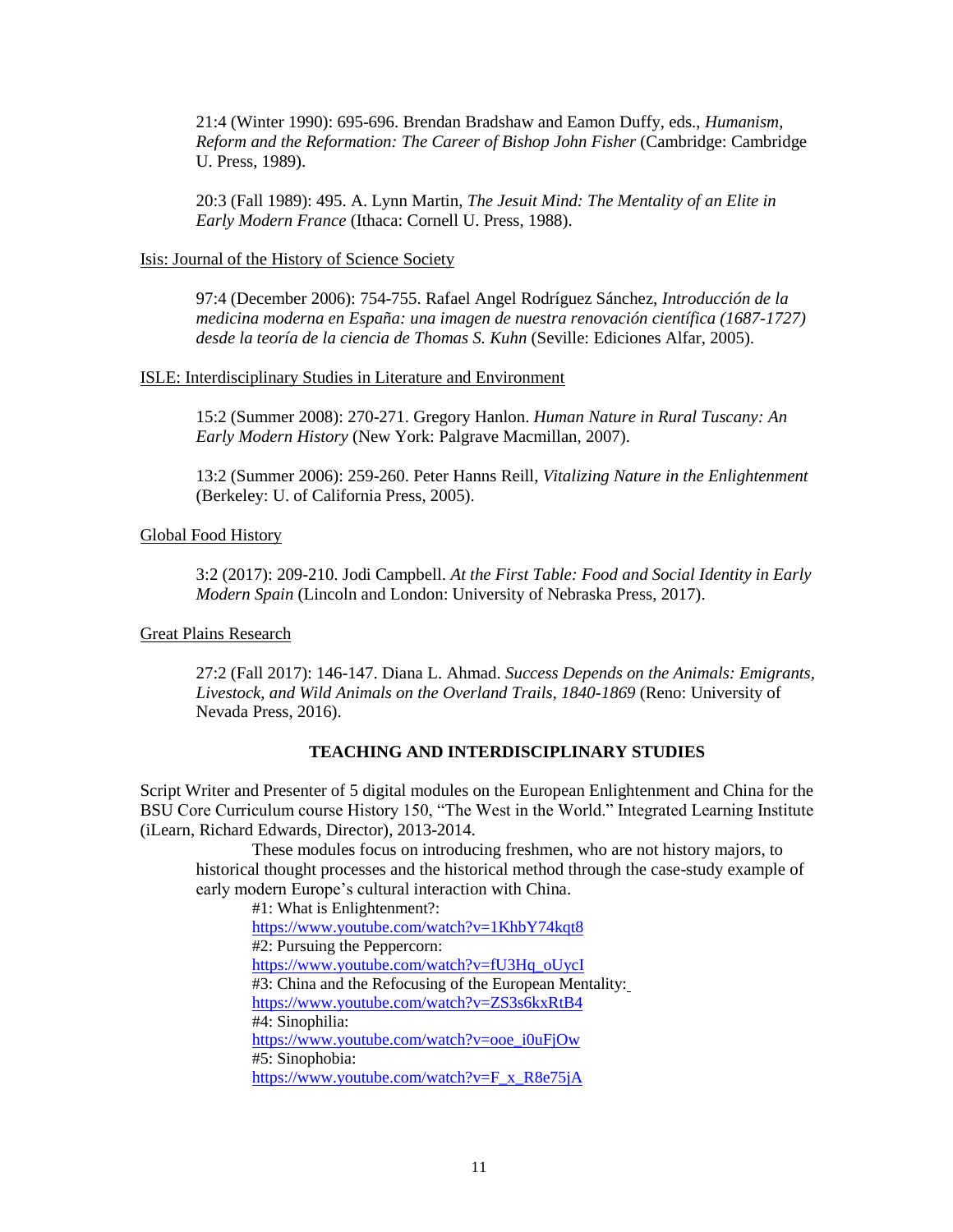BSU Freshman Connections Participant, 1997-2010.

Interdisciplinary Living and Learning Retention Program in which students shared dormitory space and classes. Students in my History 150, "The West in the World" course also shared one other class through this program. Shared professors developed themes common to their disciplines in their classes so as to demonstrate the extent to which a dialogue between different fields can enrich our understanding of the world and societies around us. This program was recognized in the College Edition of *U.S. News and World Report* (2005-2009) as an outstanding first-year experience "believed to lead to student success." Between 1998 and 2003 second-year retention increased from 68.3% to 78.3%. In a survey taken in my class in 1999, 85.39% of 89 students saw history as interrelated with other disciplines.

- Panel Participant, Indiana Student Affairs Association Conference, October 11, 2006. Discussed interdisciplinary interaction with English instructors, advisors, residence hall directors, and students involved in the BSU Freshman Connections Program. The panel was entitled "Freshman Connections: Helping Students Make Connections for Success."
- Lumina Foundation Summer Workshop, 2005.

Participant in a project to sustain learning in Ball State University's core curriculum with the ultimate goal of enhancing retention and making students appreciate interdisciplinary approaches in scholarship.

Certified Nature Mapper, Indiana Biodiversity Initiative, 2000-2001.

In 2000, I became a certified nature mapper for the state of Indiana. As a nature mapper, I familiarized myself with the field identification of terrestrial and avian fauna in order to keep a record of the state of biodiversity in the Muncie, Indiana region.

- Panel Participant, BSU Conference on the Scholarship of Teaching and Learning, April 10, 1999. Discussed interdisciplinary interaction with English instructors, advisors, residence hall directors, and students involved in the BSU Freshman Connections Program.
- Participation in Curriculum Development Workshops. Core Curriculum Institute at Ball State University, May 8-12, 2000.

"Mexico and Our Connections" for Middle School Teachers of Social Studies, Feb. 23, 1996.

FIPSE Curriculum Infusion Workshop on Alcohol and Drug Abuse, June 19-22, 1995.

Environmental Problems, General Studies Workshop, June 5-9, 1995.

Course Development Workshop, General Studies Workshop, May 10-14, 1993.

### **SERVICE**

Chairperson, Department of History, Ball State University, July 1, 2016-June 30, 2022. Duties included supervising budgetary expenditures and the hiring of faculty and staff; composing and editing materials for annual reports, unit action plans, an academic unit review (2016-2021) and assessment reports; and dealing with faculty, staff and student grievances. I also led departmental discussions and created a committee on intersectionality and inclusive excellence to generate an overall, focused sense of mission,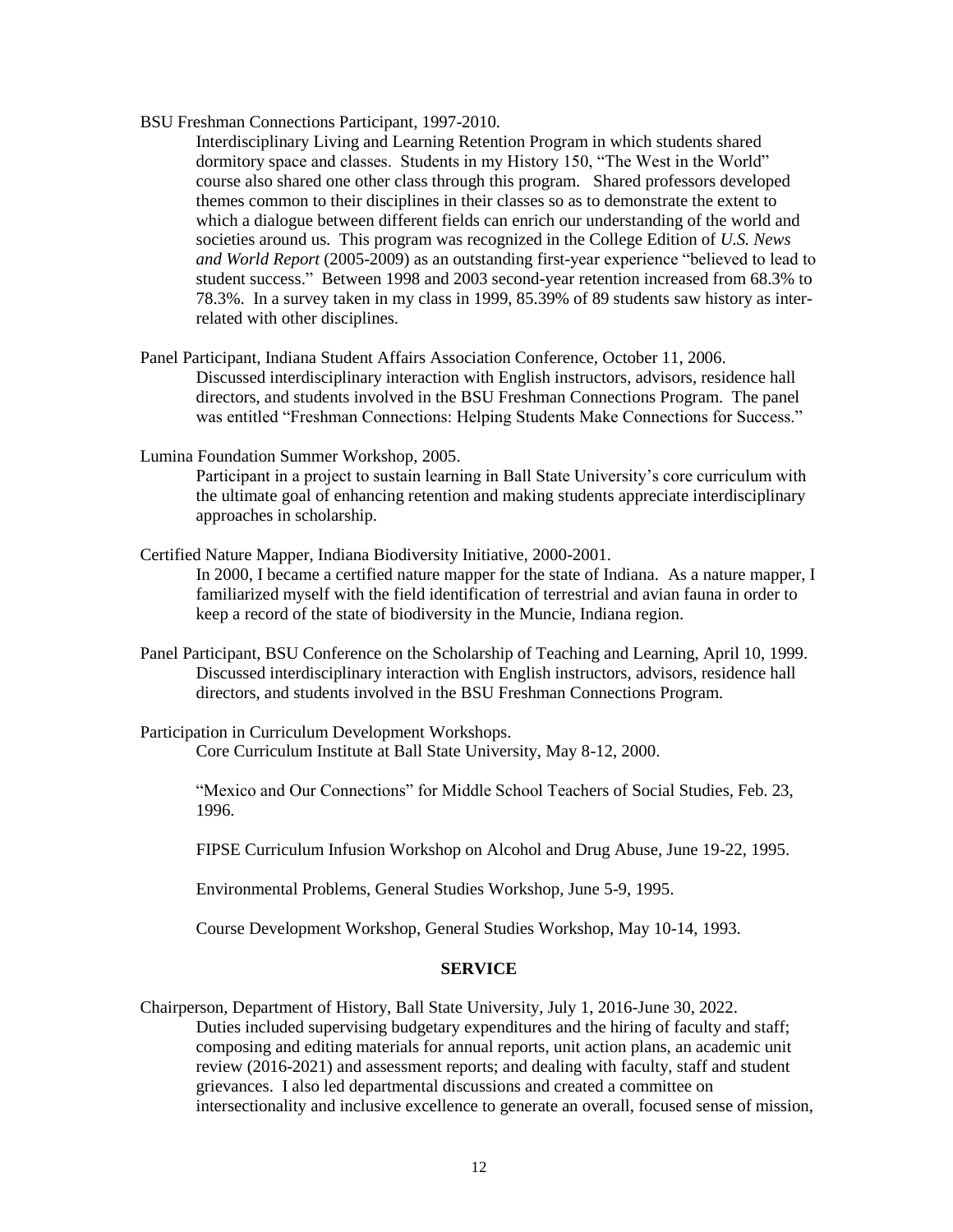defining academic areas of strength in the department (e.g., global women's and gender history, early modern global studies and Africana studies). I created an Alumni Advisory Board and increased national and international outreach through hosting workshops using the Zoom and Shindig platforms.

Assistant Chair, Department of History, Ball State University, July, 2007- January, 2012. During 4 ½ years as assistant chair, duties included scheduling classes; assigning undergraduate teaching fellows to professors; managing these undergraduate employees; editing the department's annual newsletter; and serving as acting chairperson in the absence of the departmental chair. I also extended the department's community outreach through involving students in various public history projects.

Member of University and College Committees.

*Ball State Magazine* Editorial Board Committee, 2017-2018 BSU Centennial Planning Committee, 2017-2018 Reportable Outside Activities Working Group, January-May, 2017 Benjamin V. Cohen Peace Fund Advisory Committee, 2016-2022. College Promotion and Tenure Committee, 2013-2014; 2015-2016 Dean's Promotion and Tenure Task Force, 2013-2014 College Curriculum Committee, 2008-2009; 2011-2013 (Chair, 2011-2013) Different Dawn Revisited (Teaching & Scholarship at BSU), February 17-18, 2006 Professional Affairs Council, 2003-2005 Teaching Evaluation Committee, 2003-2005 (Chair, 2004-2005) Cardinal Leadership Roundtable, 2003-2004

Committee Member of the BSU Provost's "Green-2" Initiative, 2000-2001. As a member of the provost's "Greening of the Campus" Initiative, I participated in developing strategies to make BSU a more sustainable campus, with a particular emphasis on purchasing hybrid automobiles for our university fleet.

Chair of Departmental Committees.

Social Studies Director Search Committee, Fall 2021 Sub-Saharan African History Search Committee, Fall 2016 Promotion and Tenure Committee, 2013-2014; 2015-2016 Digital History Search Committee, Spring 2012 Honors and Scholarship Committee, 1997-1998 Library Committee, 1996-1997; 2003-2005 Graduate Programs Committee, 1994-1995 Undergraduate Programs Committee, 1991-1994 Student History Conference Committee, 2012-2013

Secretary of Departmental Committees.

Undergraduate Programs Committee, 1999 Library Committee, 1994-1996; 2000-2001 Graduate Programs Committee, 1993-1994

Member of Departmental Committees.

Promotion and Tenure Committee, 1996-1999; 2000-2001; 2004-2006; 2007-2008; 2009- 2010; 2011-2012 Undergraduate Programs Committee, 1998; 2000-2005 Advisory Committee, 1991-1998; 2006- 2013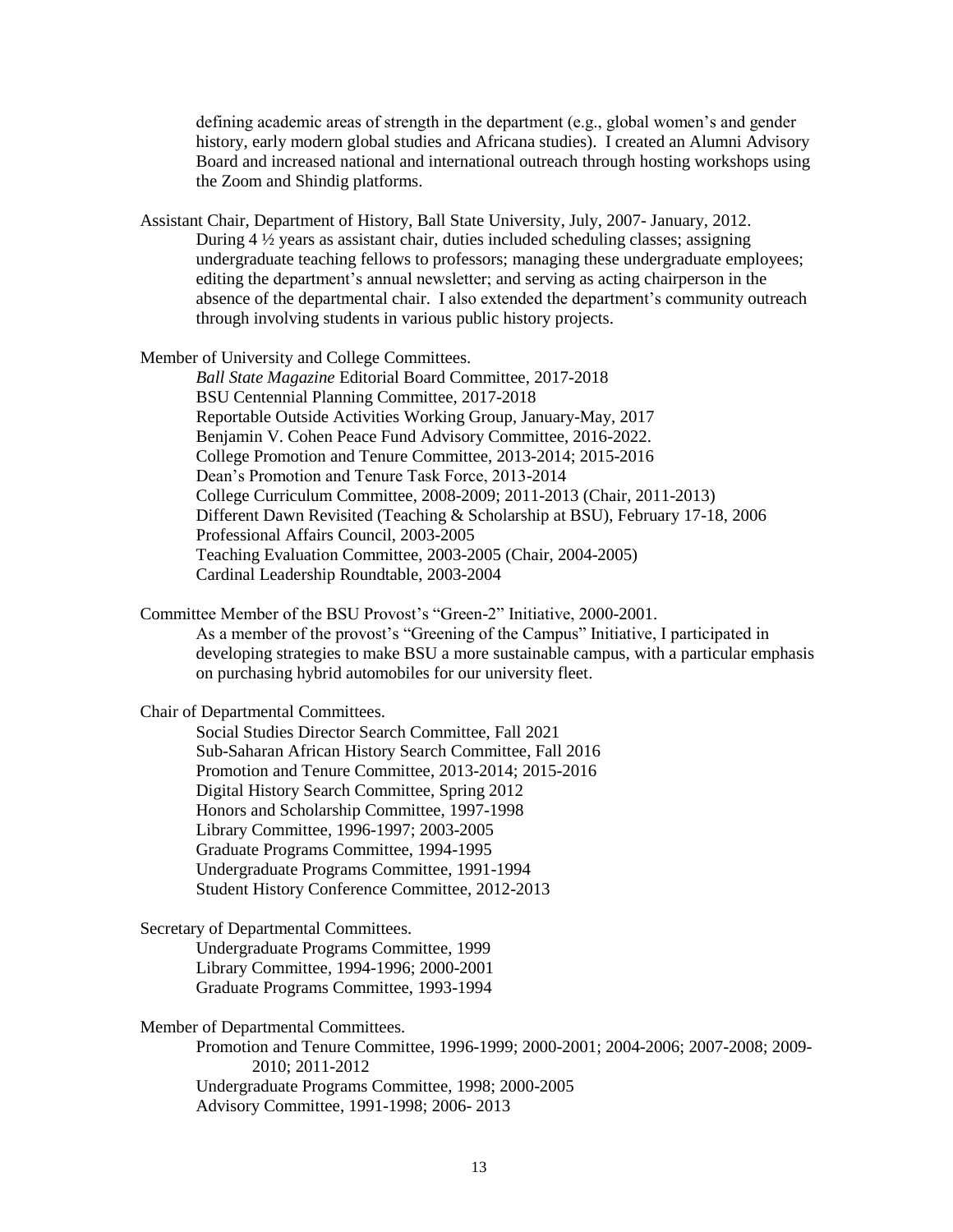Graduate Programs Committee, 1996-1998 Honors and Scholarship Committee, 1995-1997; 2004-2005; 2008-2010 Library Committee, 2001-2003; 2005-2006 Merit Committee, 2006- 2008 Student History Conference Committee, 2013-2014

Faculty Advisor to the Ball State University Animal Defense League, 1996-2004.

### **LECTURE, SYMPOSIUM AND WORKSHOP ORGANIZATION**

Virtual Workshop: "The Science of History: The Seshat Approach to Historical Data Analysis," Daniel C. Hoyer, the Evolution Institute & Seshat: Global History Databank.

Held via Zoom (March 23, 2021).

Sent targeted invitations to scholars across the United States. Attendees included individuals associated with Texas Tech University, Yale University, Pennsylvania State University and Ball State University.

Virtual Workshop: "'To Cajole or Persuade Deer': Nahua Adaptations to Animal Husbandry and Equestrianism," Christopher M. Valesey, Pennsylvania State University and Ball State University. Held via Zoom (December 1, 2020).

Sent targeted invitations to scholars across the United States, who read Valesey's dissertation chapter in advance of his twenty-minute presentation and forty-minute question-and-answer session. Attendees included individuals associated with Occidental College, Texas Tech University, the University of Nebraska, the University of Pennsylvania, the University of Dayton, Pennsylvania State University, Hamilton College and Ball State University.

Lecture: "Between Nation and Self: Oral History and Narrating the Conquest of Mexico Today," Kathleen Myers, author of *In the Shadow of Cortés: Conversations along the Route of Conquest*  (University of Arizona Press, 2015), Indiana University.

Ball State University (November 14, 2019).

Organized lecture and luncheon; consulted and assisted with accompanying photographic exhibit by Steve Raymer and Kathleen Myers (exhibit on display at Bracken Library).

Virtual Workshop: "Why Animal Studies in History?" Helen Cowie, Professor of Early Modern History, University of York and author of *Llama* (2017) and other books in Historical Animal Studies. Expert Commentary given by John Beusterien, Texas Tech University, Mackenzie Cooley, Hamilton College, and Margo DeMello, Animals and Society Institute.

Held as part of my "Animals in the Atlantic World Class" (February 15, 2018). Held via Shindig technological platform provided by Richard Edwards, then Director of Ball State's iLearn Integrated Learning Institute and now Director of XCITE (Exploration Center for Innovative Teaching & Engagement), University of California at Riverside. Available online at [https://vimeo.com/259407172.](https://vimeo.com/259407172)

Alumna Campus Visit, including Interview Event: "Serendipity as a Career Tool," Janet Arias-Martinez, Director of Community Engagement, the Congressional Hispanic Caucus Institute.

Ball State University (March 28-30, 2017).

Co-host of the Visit with Eilis Wasserman, Assistant Director of the BSU Career Center worked with Ms. Wasserman to raise funds, provide lodging and meals and plan an onstage interactive interview.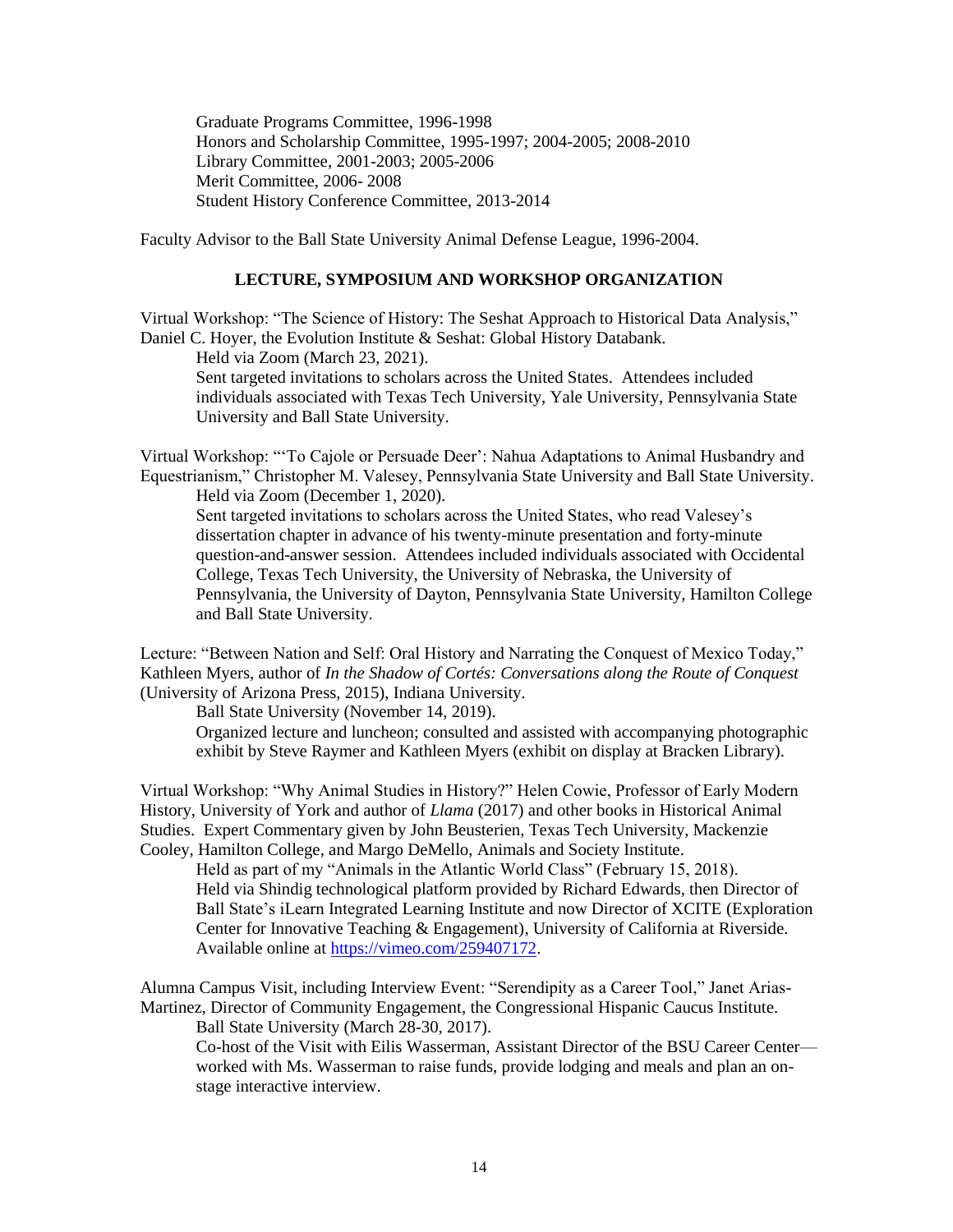Lecture: "Building a Synthetic World: Indiana's Arden," Edward Castronova, author of *Synthetic Worlds: The Business and Culture of Online Games* (University of Chicago, 2005), & the *World of William Shakespeare* Team, Indiana University.

Ball State University (November 17, 2006).

Raised funds; provided lodging and meals as part of a Freshman Connections Learning Team in conjunction with BSU's Center for Media Design, Department of Computer Science and College of Communication, Information and Media.

Lecture: "Herding Cats, Moving Cemeteries, and Hauling Academic Trunks: Managing Change in Higher Education," Susanne Lohmann, Director of the Center for Governance, UCLA. Ball State University (October 26, 2001).

Raised funds; provided lodging, entertainment.

Conference: "Research Conference on Biopolitics II," UCLA (Los Angeles: March 29-31, 2001). Organizer with Susanne Lohmann of UCLA and Michael Thompson of the Musgrave Institute, London & the Norwegian Research Centre in Organization and Management.

Lecture: "The Social Context of Manufacturing in Colonial Mexico," Ida Altman, author of *Transatlantic Ties in the Spanish Empire: Brihuega, Spain & Puebla, Mexico 1560-1620* (Stanford, 2000) and *Emigrants and Society: Extremadura and America in the Sixteenth Century* (California, 1989).

Ball State University (Muncie: March 19, 1999).

Raised funding; advertised lecture; provided for lodging, food, and entertainment.

Symposium: "Intercultural Communication and Communities in Iberian Imperialism." Ball State University (April 13, 1996).

Invited scholars; raised funding; organized schedule; provided lodging, travel, entertainment.

Participants:

Charles Cutter (Department of History, Purdue University) Regina Harrison (Department of Spanish and Portuguese, University of Maryland) Sara T. Nalle (Institute for Advanced Study, Princeton University) Mbare Ngom (Department of Modern Languages, Morgan State University) Phyllis Peres (Department of Spanish and Portuguese, University of Maryland)

Lecture: "The Moment of Truth in Ancient Rome: Honor and Embodiment in a Contest Culture," Carlin Barton, author of *The Sorrows of the Ancient Romans*: *The Gladiator and the Monster* (Princeton University Press, 1993). Ball State University (Muncie: September 18, 1995). Raised funds; provided lodging, travel, entertainment.

- Symposium: "Latin American Symposium," Allegheny College (Meadville: May 1989). Member of the Organizing Committee.
- Symposium: "Symposium on Africa," Allegheny College (Meadville: April 1989). Budget Director.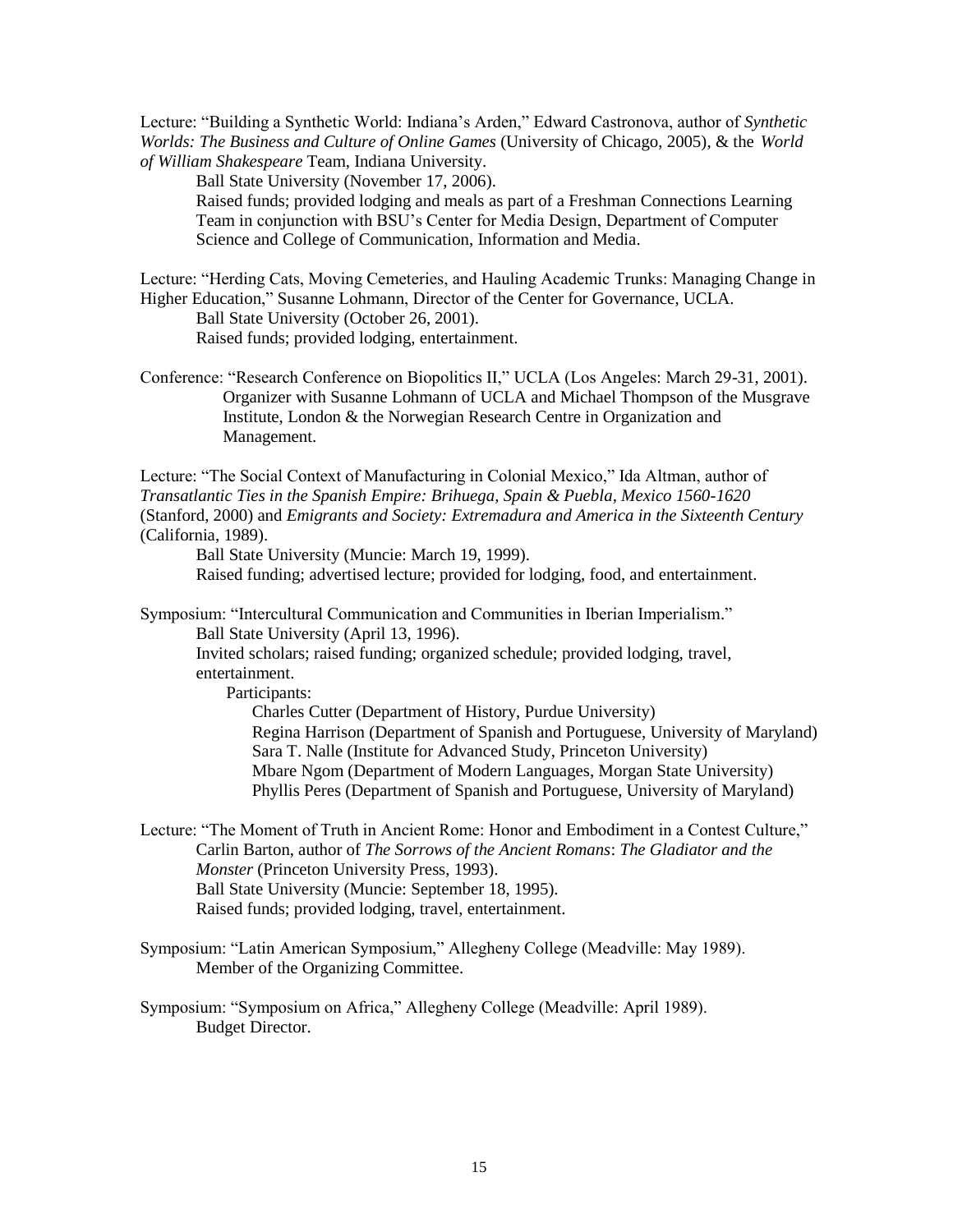### **CONSULTING**

Interviewer, Virtual Book Launch of *Transoceanic Animals as Spectacle in Early Modern Spain* by John Beusterien.

Hosted by Susan Larson, Texas Tech University, and also featuring Erika Gaffney, Amsterdam University Press (December 11, 2020).

External Reviewer of Materials for Promotion in United Kingdom and United States, 2020.

External Reviewer of Materials for Promotion in United Kingdom and United States, 2017.

External Reviewer, Fellowship Application to the Freiburg Institute for Advanced Studies (Dr. Britta Küst, Scientific Coordinator), November 2017.

Reviewer, Fellowship Application to the Notre Dame Institute for Advanced Study (Professor Brad S. Gregory, Director), December 2016.

Exhibit Contributor, "Foodways," *Reordering the Universe: Recent Acquisitions*, Ball State University Museum of Art, May 18-November 5, 2006.

Provided written interpretations of two etchings: *Credenza with Coffee Service* by Johann Jacob Schübler (1689-1741) & *Snack Bar* by Isabel Bishop (1902-1988).

Reviewer, Midwestern Association of Graduate Schools 2005 Distinguished Master's Thesis Awards Committee.

World History Curriculum Outreach Project, National Endowment for the Humanities, 2002. Assisted Professor Kenneth Hall of Ball State University in world history curriculum development for Blackford High School, Blackford County, Indiana. Presented and developed bibliographical materials on the World History of Food and "Making Sense of Latin America." Presentations at Blackford High School to teachers on February 7, 2002 and February 17, 2002.

Member of Roland H. Bainton Book Prize Committee, 1994. Evaluated books in history, literature, art history, and music history for The Sixteenth Century Studies Conference.

Provided historical bibliography for further development of ITEDU 100, "Society and Technology."

Contracted by Dr. Charles McLaughlin, College of Applied Sciences and Technology, BSU. Summer, 1993.

Prepublication evaluations:

*História, Ciências, Saúde—Manguinhos*. ID# HCSM-2021-0036. April 2021.

*Environmental History.* ID# EH-2020-072. June 2020.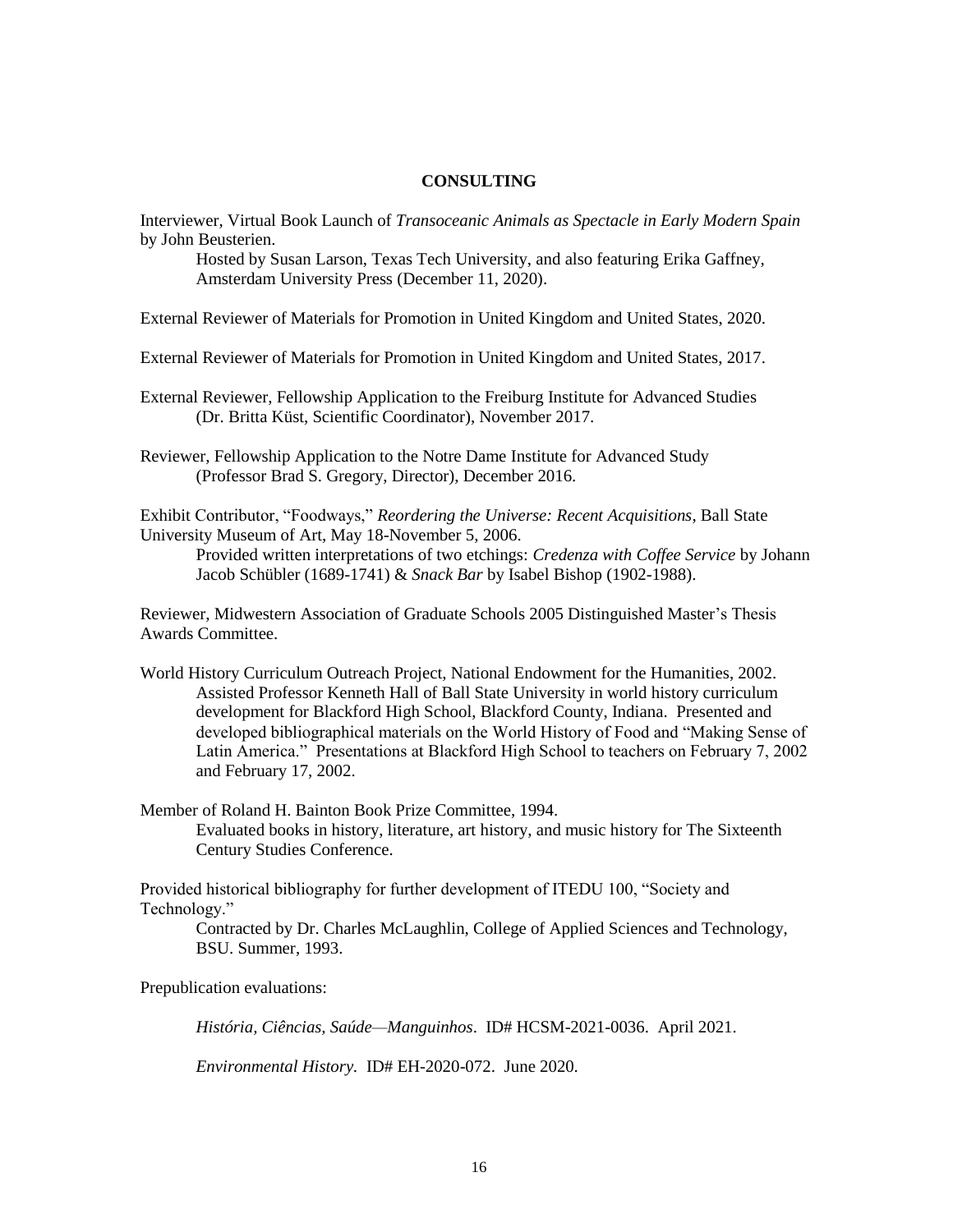Manuscript for Amsterdam University Press, under the direction of Assistant Editor Julie Benschop-Plokker. October 2019.

Chapter in *Cervantes and the Early Modern Mind*. March 2019.

*Sloth: Journal of Emerging Voices in Human-Animal Studies*. Manuscript. February 2018.

"What Is History?" Series, Polity Books. Proposal Review. June 2017.

*Minding Animals in the Old and New Worlds*, University of Toronto Press. January 2017.

*Pakistan Journal of Historical Studies.* ID# 299-1030-1-RV-1. June 2016.

*The Latin Americanist*. Manuscript ID# TLA-1289-Apr-2016. May 2016.

*EurAmerica: A Journal of European and American Studies.* Manuscript ID# 104011. April 2015.

*Human Ethology Bulletin*, the online peer-reviewed journal of the International Society for Human Ethology. Manuscript ID# 950294-1-RV. December 2013.

*The American Historical Review.* Manuscript ID# 87235. May-June 2013.

John Beusterien. *Amor perro: Animal Studies and Early Modern Spain* (original title of *Canines in Cervantes and Velázquez*), Ashgate Publishing Company, March 2012.

"Bringing the Animals Back in," *History Compass*. May 2010.

Eric W. Robinson, Paul Halliday and Rebecca Spang. *A Visual History of Western Civilization*, Pearson/Prentice Hall, May 2008. Project Proposal & Chapter 11: "The Four Horsemen of the Apocalypse: Medieval Crises 1300-1500."

Richard W. Bulliet et al. *The Earth and Its Peoples: A Global History, Student Achievement Series*, Volume 1, Houghton Mifflin Company. May 2007.

Robert Strayer. *A Brief World History*, Volume 2, Draft 1, Bedford Books/ St. Martin's Press. September 2006.

Robert Strayer. *A Brief World History*, Volume 1, Draft 1, Bedford Books/ St. Martin's Press. December 2005.

Lynn Hunt et al. *The Making of the West: Peoples and Cultures*, 2nd edition, Bedford Books/ St. Martin's Press. November 2005.

*Western Civilization in World Perspective*, 1<sup>st</sup> edition, Longman. November 2004.

McKay, Hill, Buckler and Ebrey, *A History of World Societies*, Anticipated 7<sup>th</sup> edition, Houghton Mifflin Company. August 2004.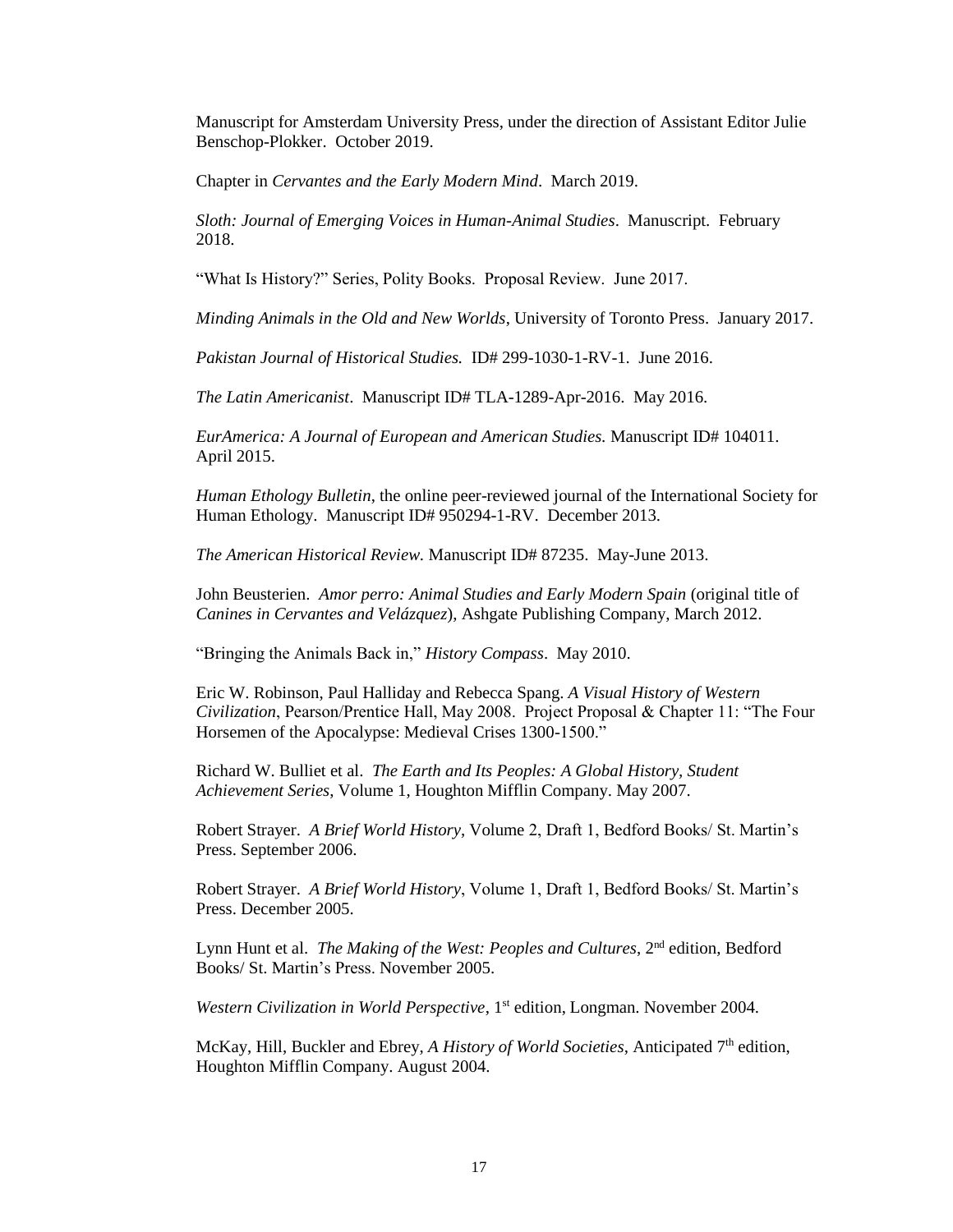Merry Wiesner et al. *Discovering the Global Past: A Look at the Evidence*, 3rd edition, Houghton Mifflin Company. April 2004.

"Deploying Wives with the Regiment: Women as Subjects and Actors at the Restoration Garrisons of Tangier and Gibraltar, 1662-1741," *Diplomatic History*. February 2004.

"Modernas agonías de historicidad y juricidad: americanizar a Francisco de Vitoria (1486- 1546)," *Colonial Latin American Historical Review*. May 2001.

Stuart Schwartz, *Victors and Vanquished*, Bedford Books/St. Martin's Press. December 1996.

*The Meaning of the West*, Bedford Books/St. Martin's Press. August 1995.

*Constructing the Western Past*, West Educational Publishing. November 1993.

*Michigan Academician: Papers of the Michigan Academy of Sciences, Arts and Letters.*  Fall 1992.

## **PUBLIC LECTURES**

Early Modern History Group, Ball State University.

"Iberia's Imagined Elephant: Efforts at a Comprehensive Natural History in the  $16<sup>th</sup>$ Century," January 30, 2018.

History Department Public Lecture, Ball State University. "Why Is It 'The West in the World' at Ball State?" December 5, 2017.

Sabbatical Presentation at Ball State University.

"The Biohistory of Feminism: Searching for the Universal in the Midst of Cultural Variance,"

February 8, 2016—with the participation of Carol Blakney during  $\alpha \& A$  after the talk.

# Muncie Public Library.

Big Questions, Big Ideas Series: "Studying the Human Animal: A Bigger History," February 19, 2015.

"A Muggle's History of Animals in the Supernatural World," May 22, 2010. (PowerPoint presentation as part of the Kennedy Library's NIH exhibit, "Harry Potter's World: Renaissance Science, Magic and Medicine.")

Great Decisions Discussion Series: "U.S. –Latin American Relations Post-9/11," September 8, 2004.

#### David Owsley Museum of Art, BSU.

"Visual Evidence for Human Association with Other Animals in History," Art Alliance Talk, November 14, 2012.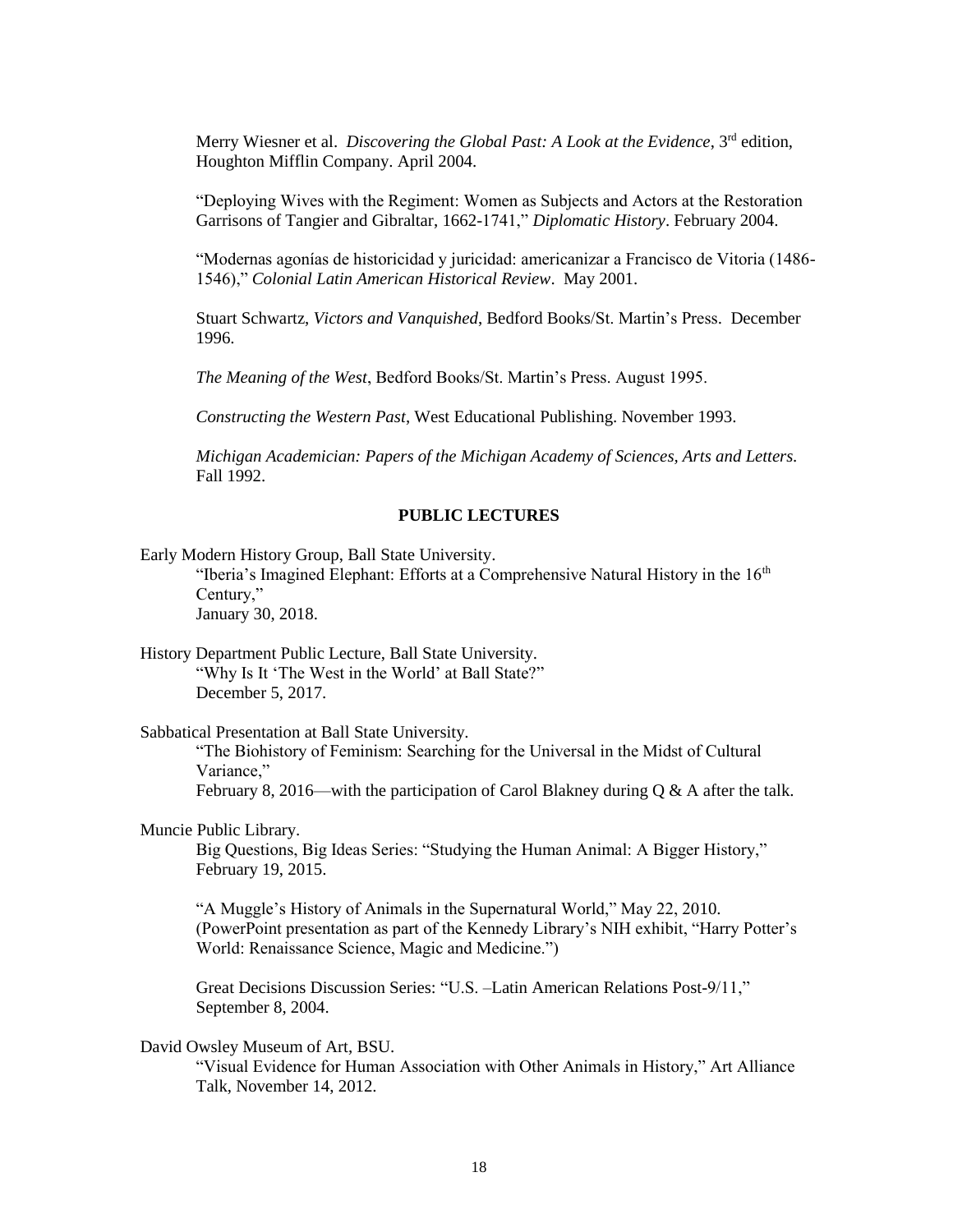"Early Modern Worlds: Readings Given Us Through Art," Gallery Talk, April 8, 2001.

"An Introduction to Pre-Columbian Worlds," Art Alliance Talk, February, 10, 1999.

"Life and Death in Latin America," Art Alliance Talk, January 11, 1995.

"Hierarchy and Reciprocity: Eating in Early Modern Europe," The Ostentatious Age Mini-series. November 17, 1991.

Community Center for Vital Aging, Fisher Institute for Wellness and Gerontology, Muncie, IN. "Clash of Cultures: The Conquest of Mexico," April 5, 2011.

"The History of Valentine's Day," February 14, 2006.

Ball State University Future Veterinarians Society. "The Relevance of Animal Studies," March 1, 2011.

Ball State University Women's Week. Panel Participant, "Males Doing Feminist Work: Problems and Potentiality," March 27, 2009.

"The Biohistory of Feminism," March 29, 2004.

National Association of Insurance and Financial Advisors,

North Central Indiana Chapter Awards Ceremony, South Bend, IN. "The Power of Coalitions: To Insure Mutual Aid," January 15, 2009. (Invited Presentation at banquet to honor outstanding insurance agents.)

Girl Scouts of Wapehani Council.

Two Brief Presentations on "Women in the Middle Ages" and "Food in the Middle Ages," May 14, 2005, at the Girl Scouts' Medieval-Renaissance Faire in Daleville, IN.

- Ball State University Latin American Studies Program. "Magical Transformations in Colonial New Spain," March 15, 2005.
- La Alianza de Estudiantes Latinos (Latino Student Union). "The Impact of Development: The Environment and People of Latin America," Latino Awareness Week. September 29, 2003.

"*Unidad. La Raza cósmica*," BSU Latino Awareness Month. March 2, 1998.

"Latin America: Material Problems, Magical Rebellions," BSU Latino Awareness Month, October 8, 1996.

"Did Columbus Really Discover America?" BSU Latin American Studies Lecture Series, October 12, 1992.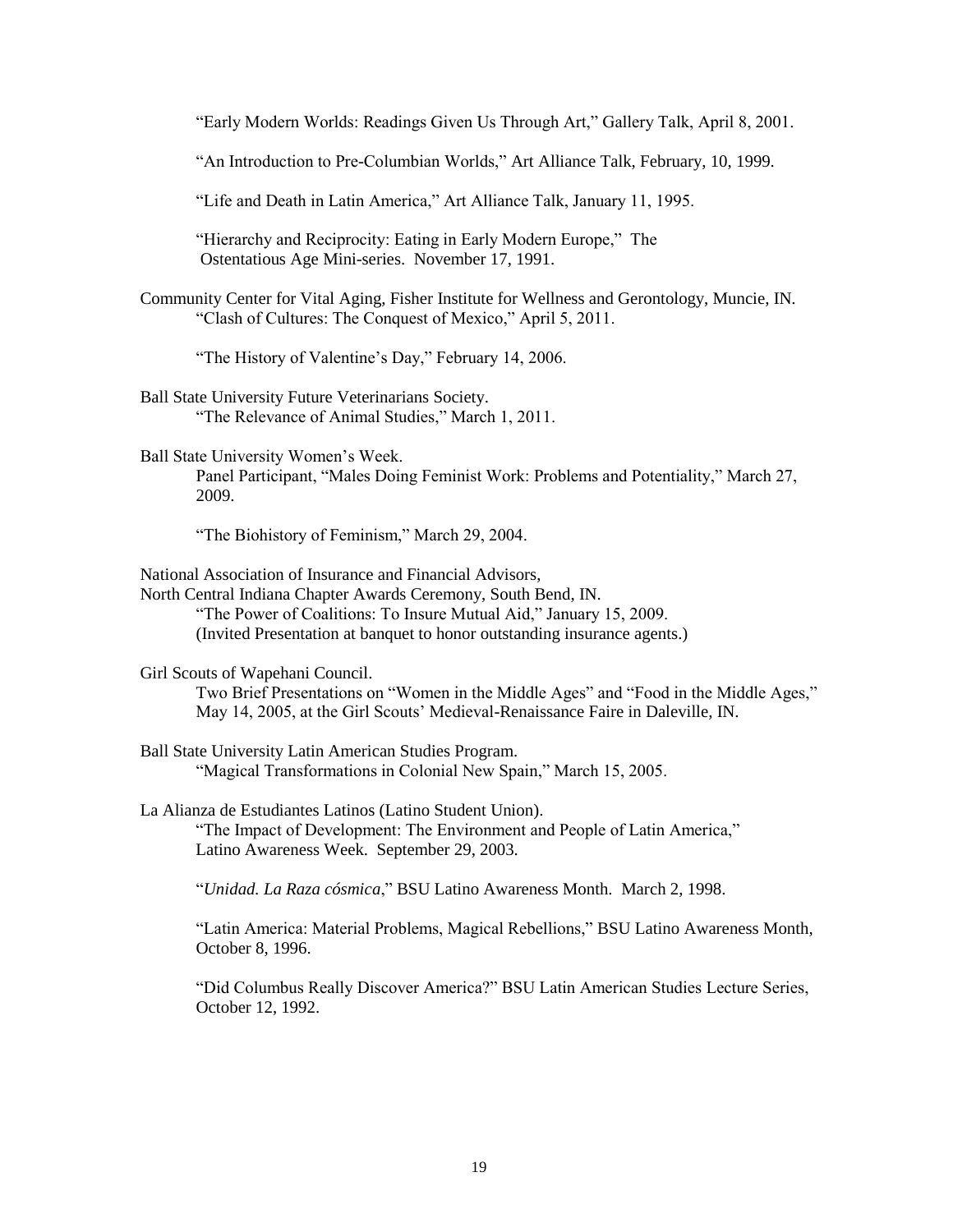Ball State University Freshman Connections Program.

"Factory or Farm: Caught Between Industrial and Traditional?" October 6, 2004. (Served as moderator and provided a PowerPoint introduction to a panel featuring Rodney Walker, songwriter and former agricultural worker, and Dave and Sara Ring, sustainable farmers and community sponsored agriculture entrepreneurs.)

Crawfordsville High School, Crawfordsville, IN.

"Conquest and Compromise: A Tale of Amerindians and Spaniards," June 13, 2008. (Presentation to elementary and middle school teachers on the cultural issues related to the establishment of New Spain. Part of the Ohio River Teaching American History Project, a U.S. Department of Education Grant directed by Ronald V. Morris, Ball State University.)

#### Burris High School.

Ms. Jessica Papandria's Advanced Placement History class.

Presentation on the Survival of Amerindian Sources in Colonial Spanish America. August 22, 2018.

Ms. Barbara Hart's Spanish class.

Presentation on the History of Argentina. April 7, 1999.

Presentation on the Mexican Revolution of 1910 and the Chiapas Revolt of 1994. Oct. 16, 1996.

Presentation on current events in Mexico. April 6, 1994.

### BSU History Club.

Roundtable on Areas of Historical Specialties, featuring Abel Alves, Nicole Etcheson, Jessica Reuther and Scott Stephan. March 30, 2017.

"Historical Memoir: An Account of My Research Agenda," November 12, 2014.

"Common Themes in Latin American Empires: Pre-Columbian and Spanish," November 14, 2006.

"Biohistory," November 11, 2003.

### BSU Anthropology Club.

"Humans as Primates," October 17, 2001.

"Of Peanuts and Bread: Images of the Raw and the Refined in the Sixteenth-Century Conquest of New Spain," September 16, 1992.

BSU Institute of Transnational Business/AIESEC. Participant, NAFTA Discussion Panel, November 16, 1992.

### **MEDIA INTERVIEWS**

*The New York Times* (Saturday, February 10, 2001). Interviewed by Emily Eakin for article: "Tilling History with Biology's Tools," A15, A17.